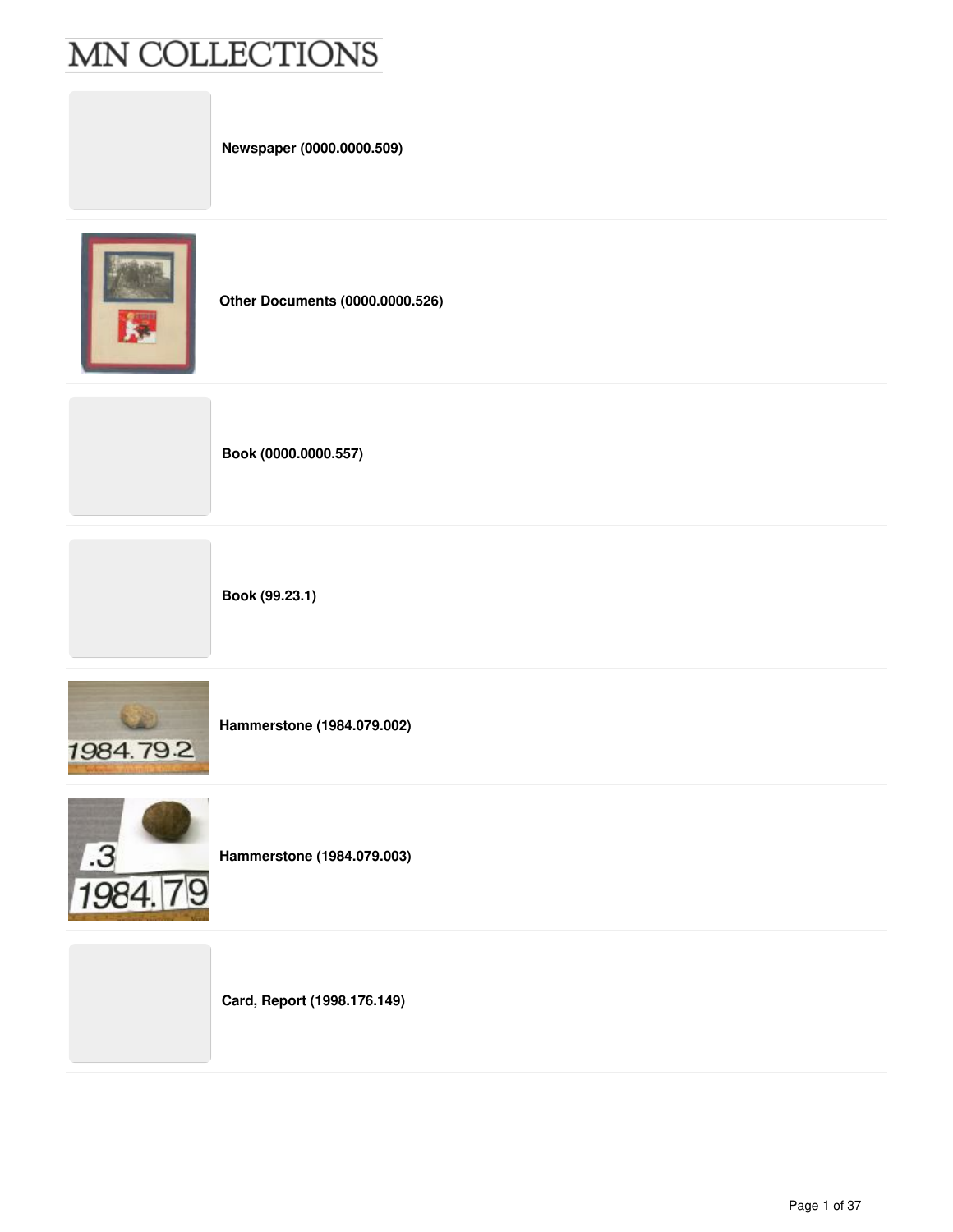**Booklet (2010.106.098)**



**Photograph, Digital (2010.3520.2)**

**Shell, Artillery (2012.005.029)**



**Negative, Film (2014.39.5587)**



**Violin (2015.005.001)**

**Brochure (2016.0001.025)**

**Records (2016.008.0001)**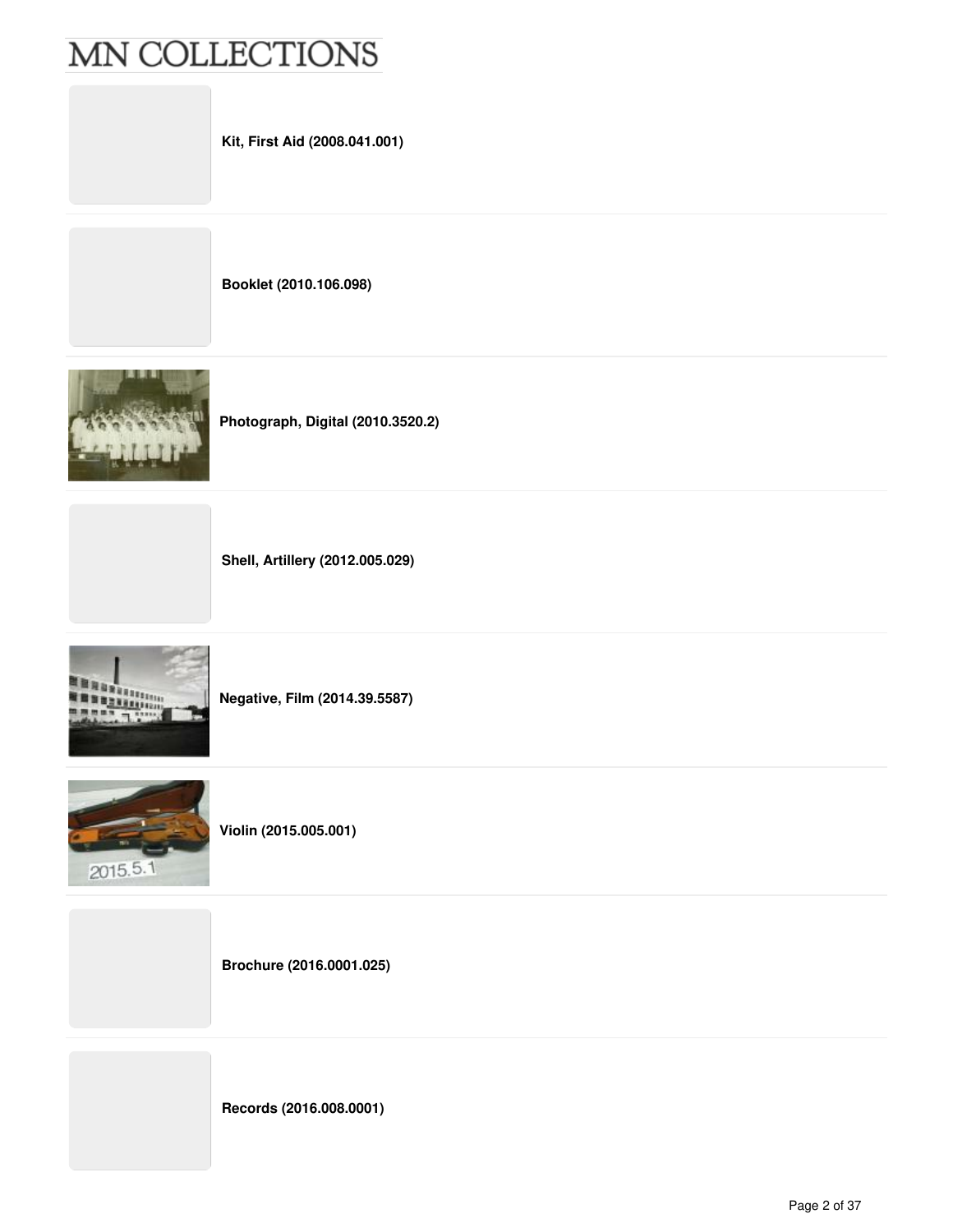



**Newsletter (2016.019.0001)**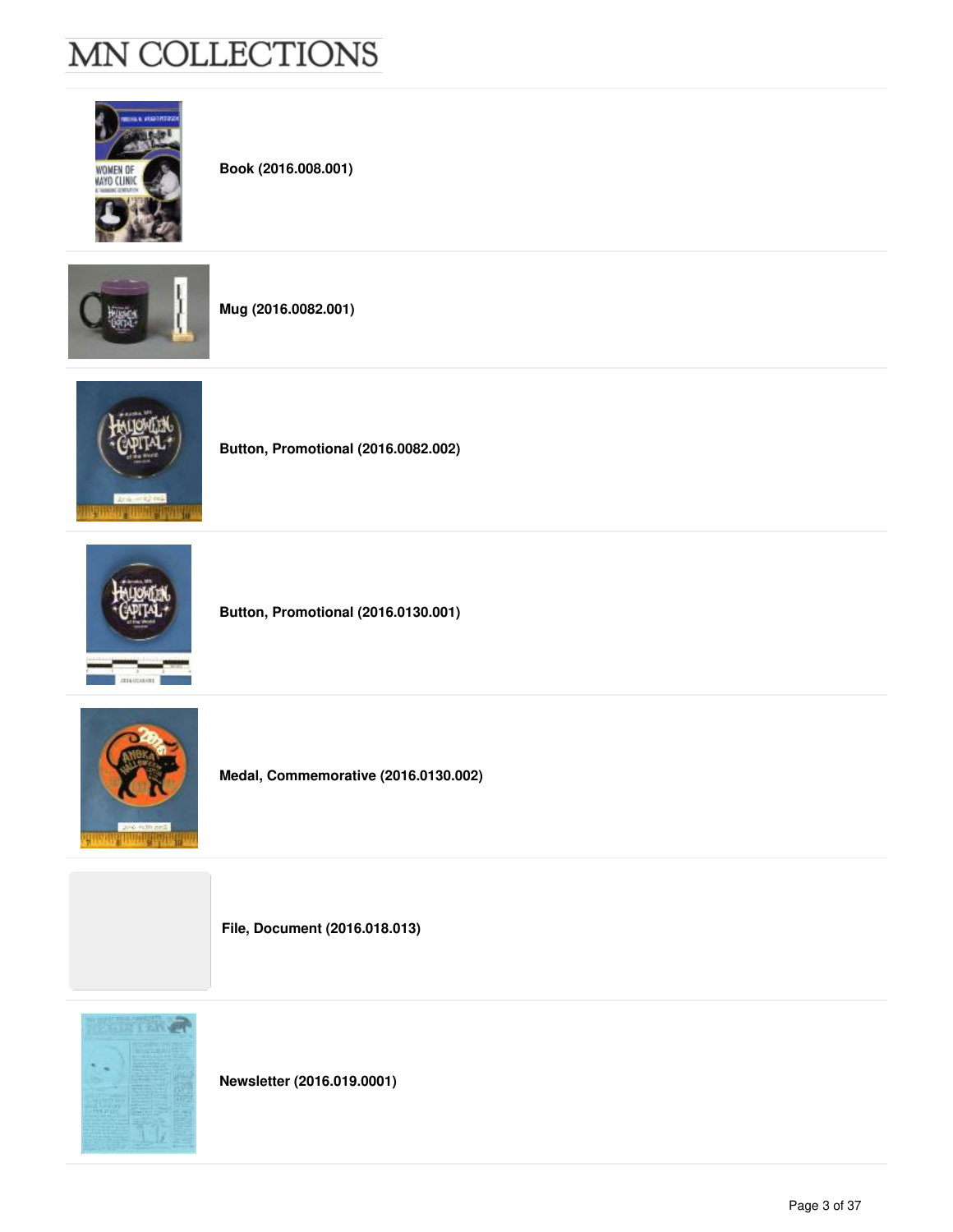

**Ticket (2016.019.0002)**



**Handbill (2016.019.0003)**



**Backpack (2016.019.0004)**



**Program, Theater (2016.019.0005)**



**Announcement (2016.019.0006)**



**Supplement, Newspaper (2016.019.0007)**



**Booklet (2016.019.0008)**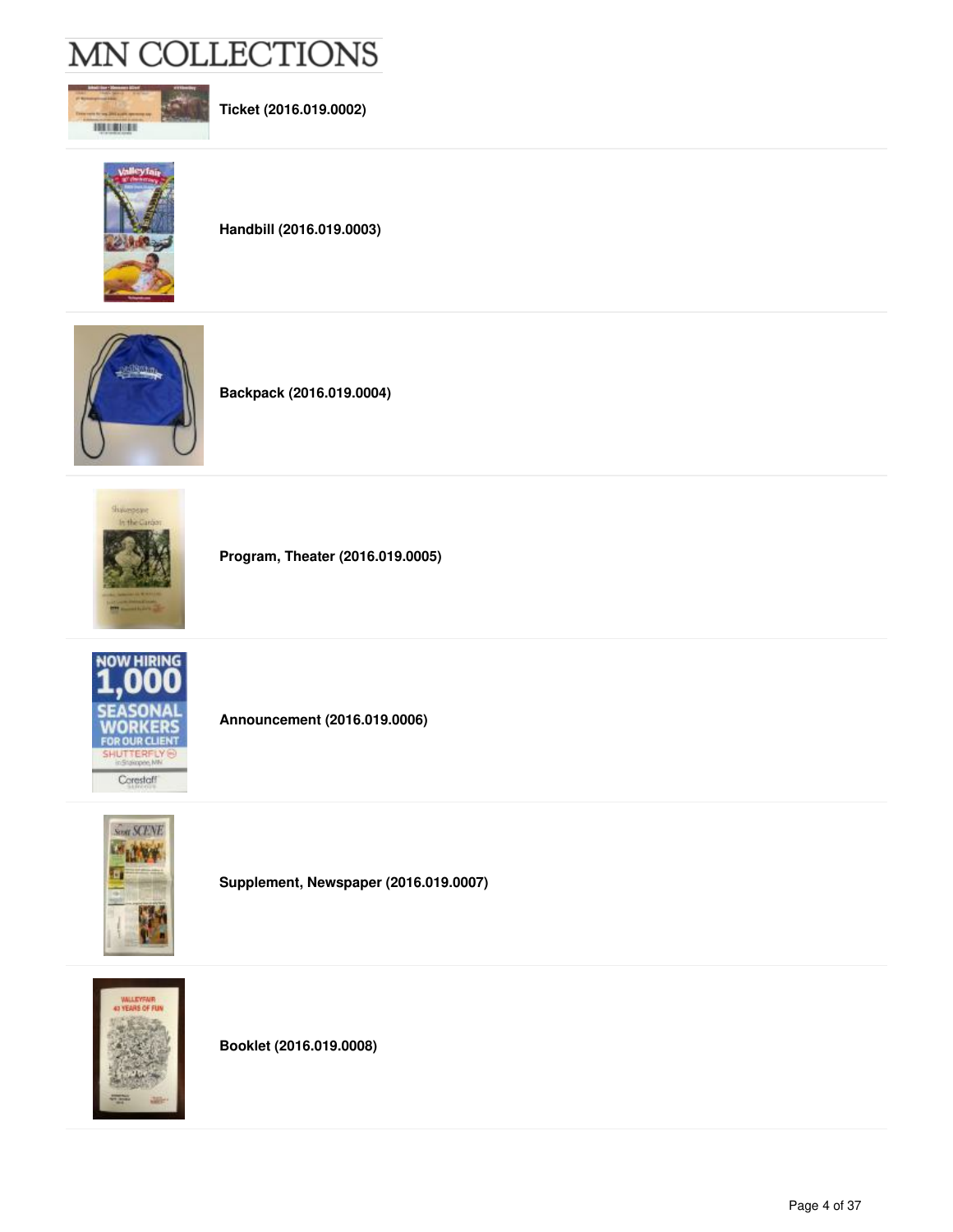

**Handbill (2016.019.0009AC)**



**Newsletter (2016.019.0011)**



**Print, Photographic (2016.022.0034)**



**Banner (2016.0268.001)**





**Card, Political (2016.033.0004)**



**Card, Political (2016.033.0005)**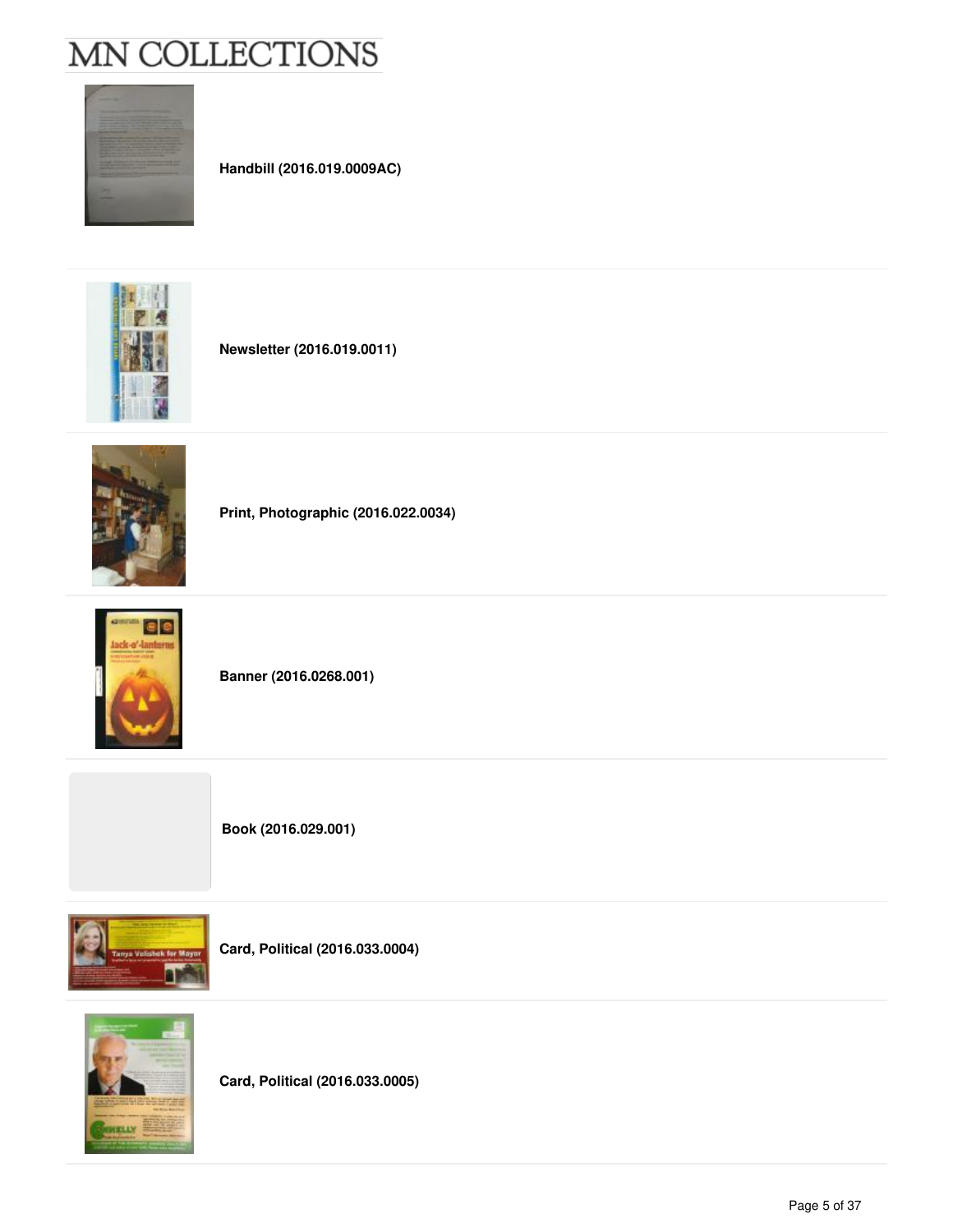| 'avo Me                                                                                                            |
|--------------------------------------------------------------------------------------------------------------------|
| <b>Taste of Lydia</b>                                                                                              |
| <b>All Services</b><br>all company for detailed the<br><b><i>Contact Contact Co.</i></b><br>the admittance and the |

**Book, Instruction (2016.033.0006)**



**DVD (2016.036.0001)**



**Book (2016.042.001)**



**Dish (2016.051.001)**



**newsletter (2016.056.0003)**

**Newspaper (2016.058.001)**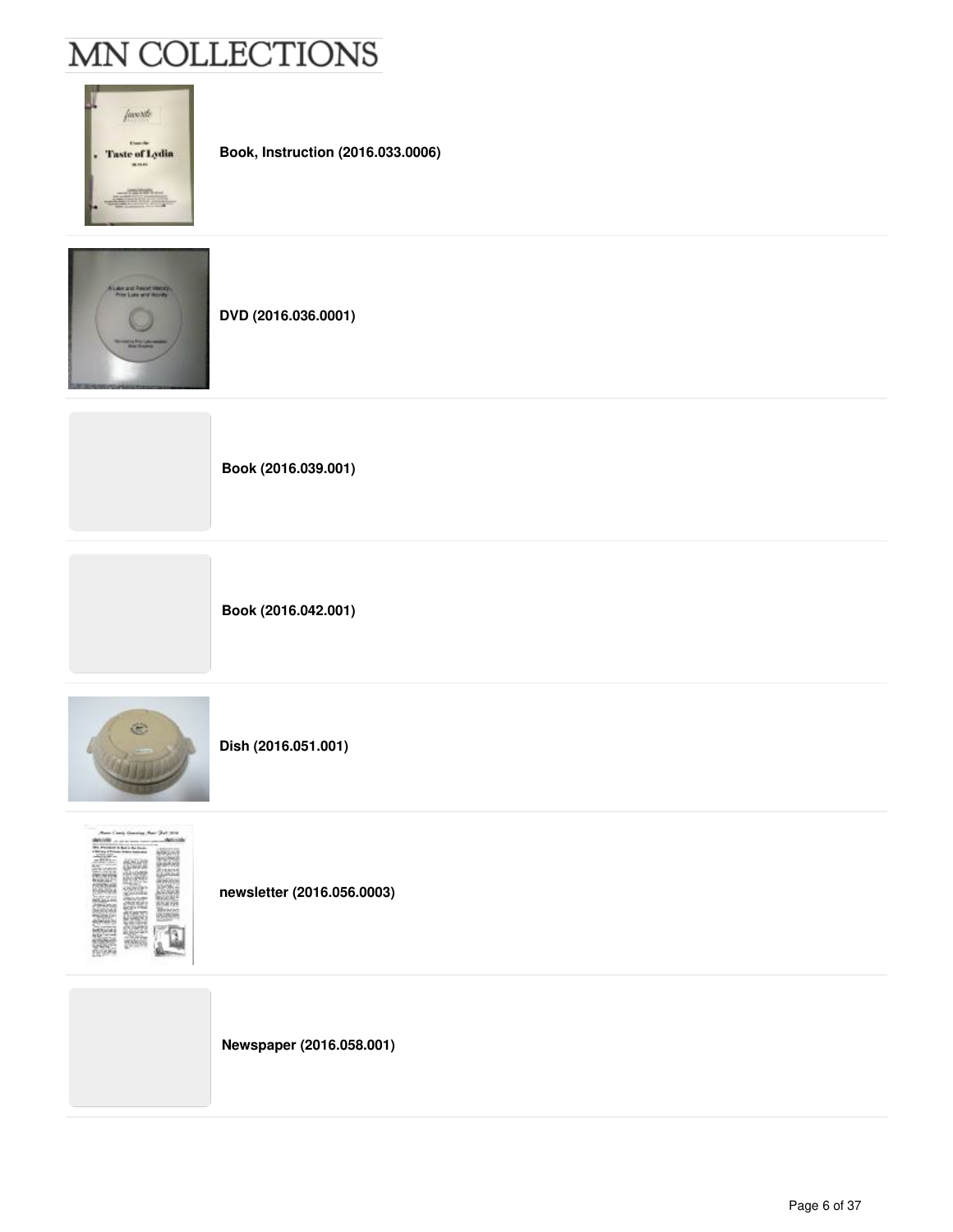|                                                                               | Book (2016.060.001)                    |
|-------------------------------------------------------------------------------|----------------------------------------|
|                                                                               | Correspondence (2016.0792.002)         |
|                                                                               | Minutes (2016.0792.003)                |
|                                                                               | <b>Other Documents (2016.0792.004)</b> |
|                                                                               | Correspondence (2016.0792.005)         |
|                                                                               | <b>Other Documents (2016.0792.006)</b> |
| $\frac{1}{2}$ and $\frac{1}{2}$ and $\frac{1}{2}$ and $\frac{1}{2}$<br>电扫描光电池 | Envelope (2016.0792.007)               |

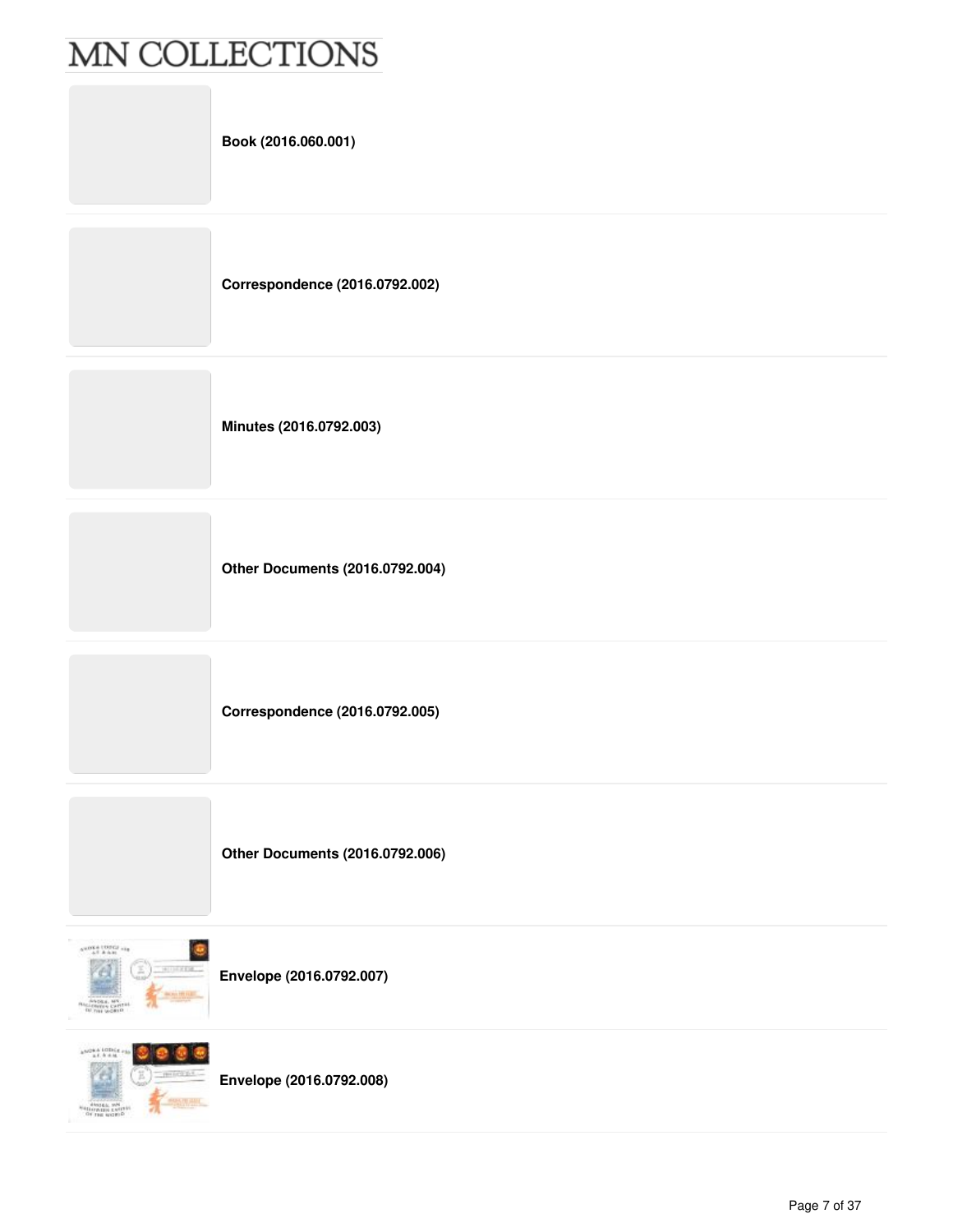

**Book (2016.081.001)**



**Memoir (2016.0995.005)**

**Family History of Dorothea Oppenheimer Angell (2016.6.1)**



**Guidebook (2016.21.78)**



**Magazine (2016.21.321)**



**Supplement, Newspaper (2016.21.332)**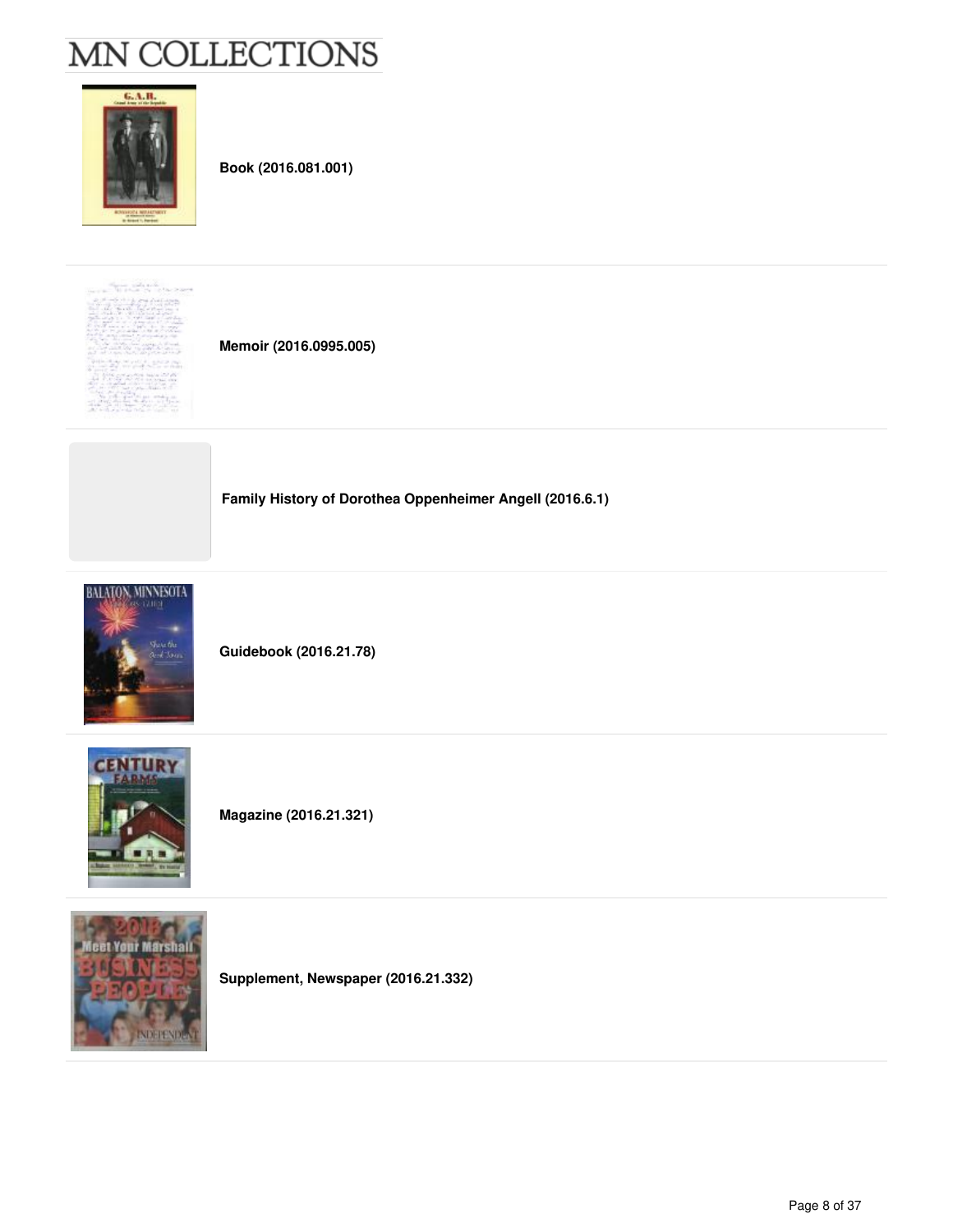

**Supplement, Newspaper (2016.21.424)**



**Supplement, Newspaper (2016.21.431)**



**Supplement, Newspaper (2016.21.432)**



**Book (2016.24)**



**Book (2016.42.61)**



**Catalog (2016.1690.155)**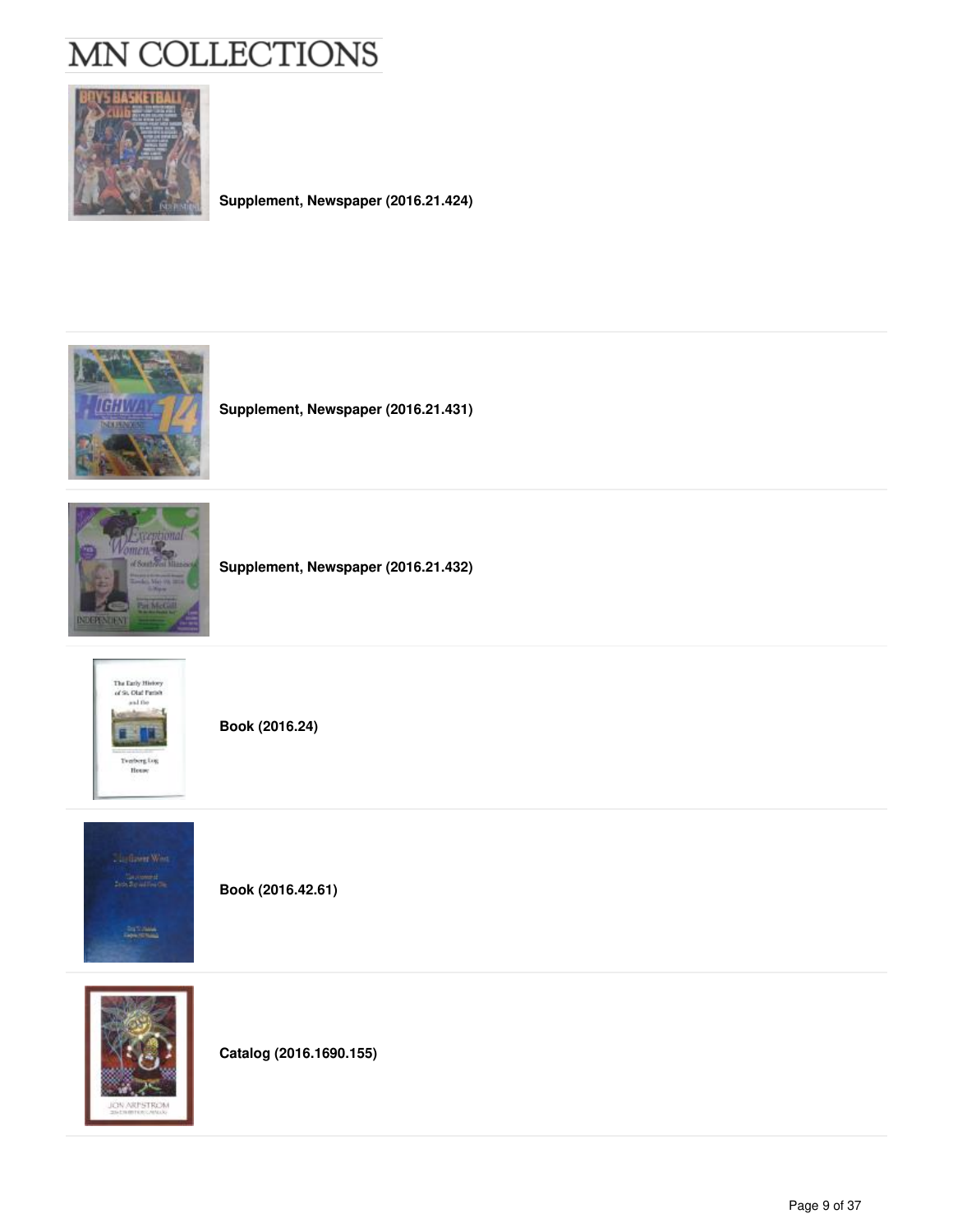| Yearbook (2016.1703.001)  |
|---------------------------|
| Newspaper (2016.1731.001) |
| Poster (2016.1731.010)    |
| Card (2016.1731.011)      |
|                           |

**Calendar (2016.1731.012)**



**Photograph (2016.1731.013)**



**Photograph (2016.1731.014)**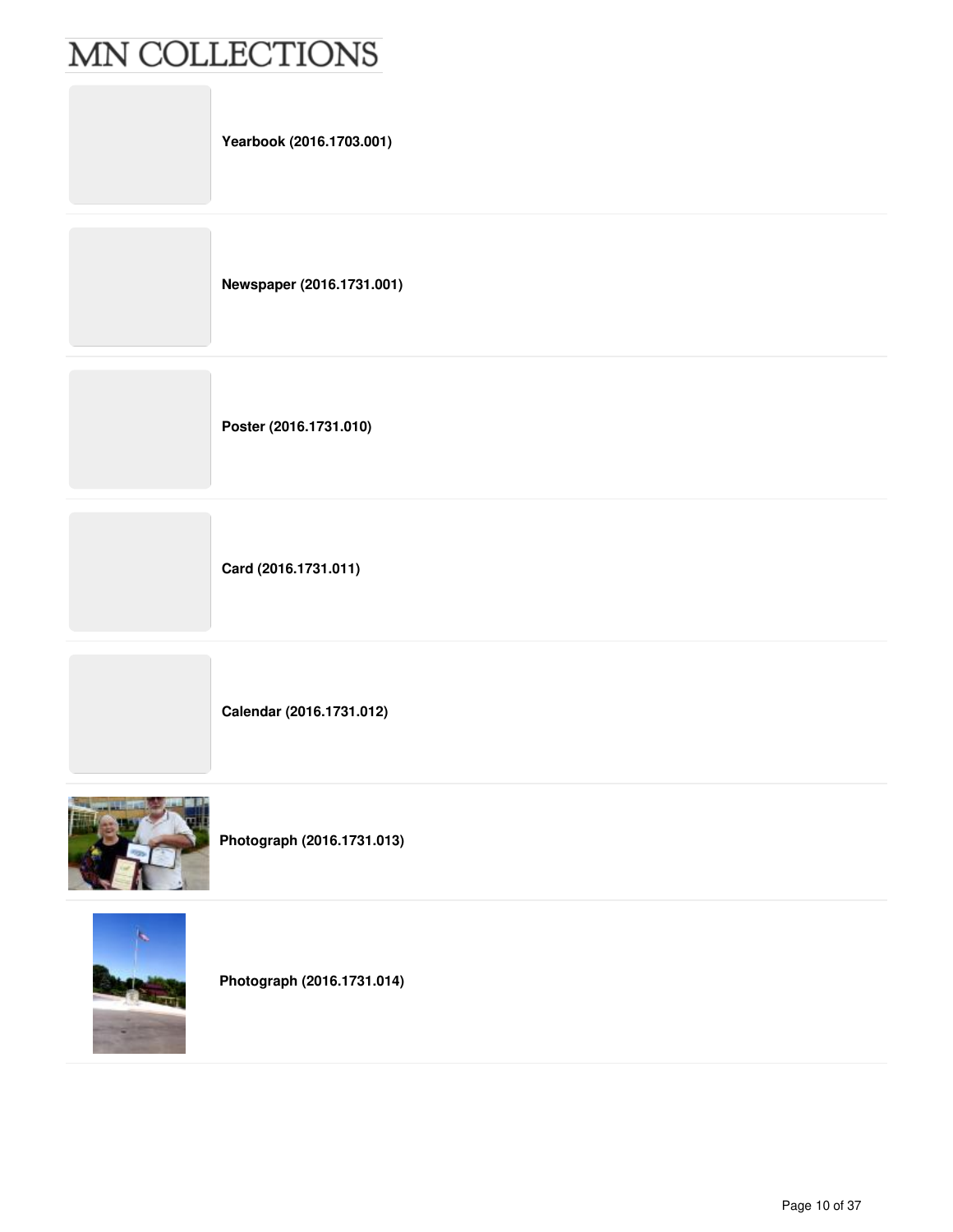

**Photograph (2016.1731.025)**



**Photograph (2016.1731.026)**



**Photograph (2016.1731.027)**



**Photograph (2016.1731.028)**

**Program (2016.1731.038)**

**Program (2016.1731.039)**



**Sign (2016.1733.001)**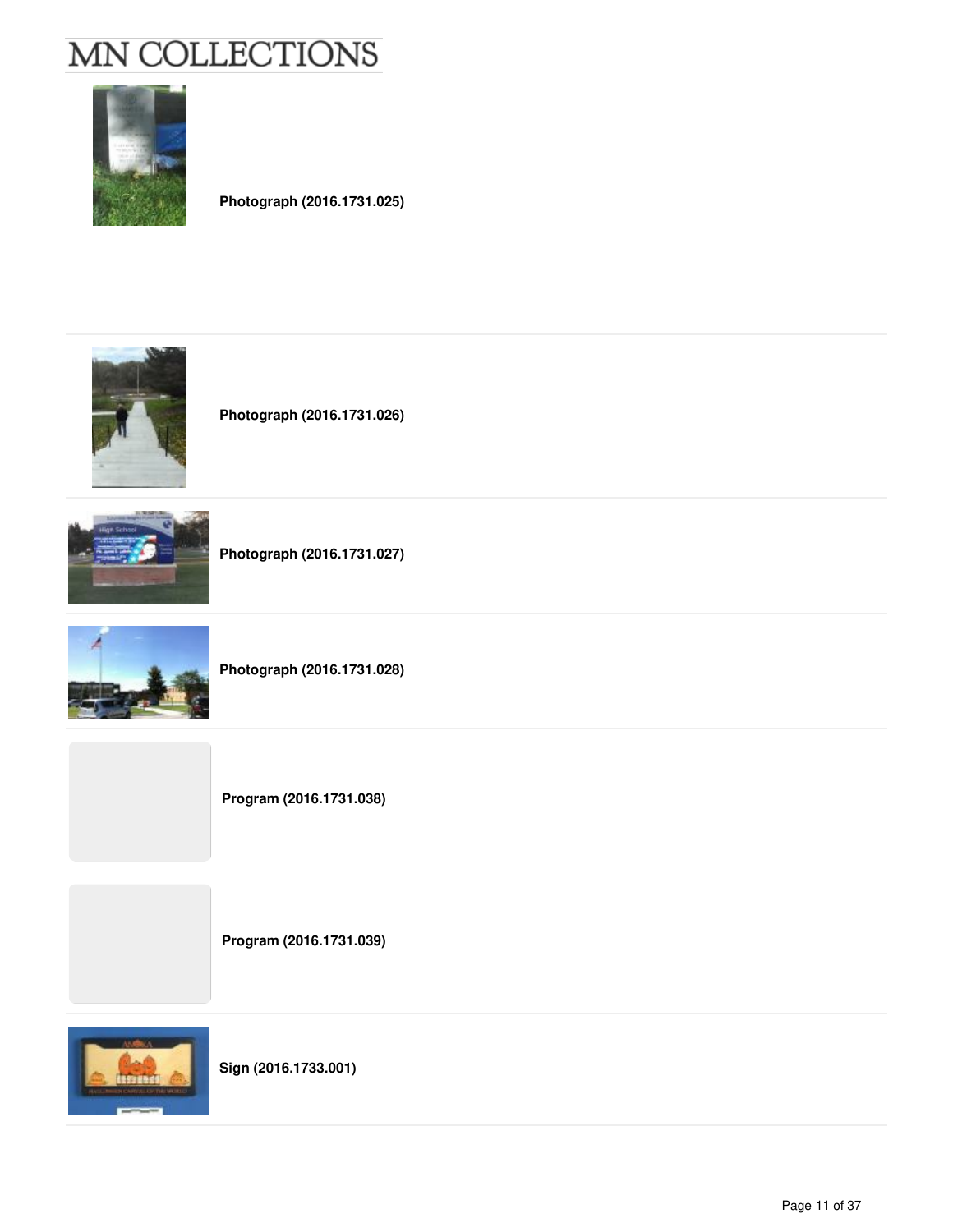



**History (2016.1925.002)**

**Scrapbook (2016.1947.001)**



**Shirt (2016.3997)**



**Button, Promotional (2016.4000.2)**



**Sign (2016.4004)**



**Sign, Traffic (2016.4005)**



**Recording, Video (2016.4027)**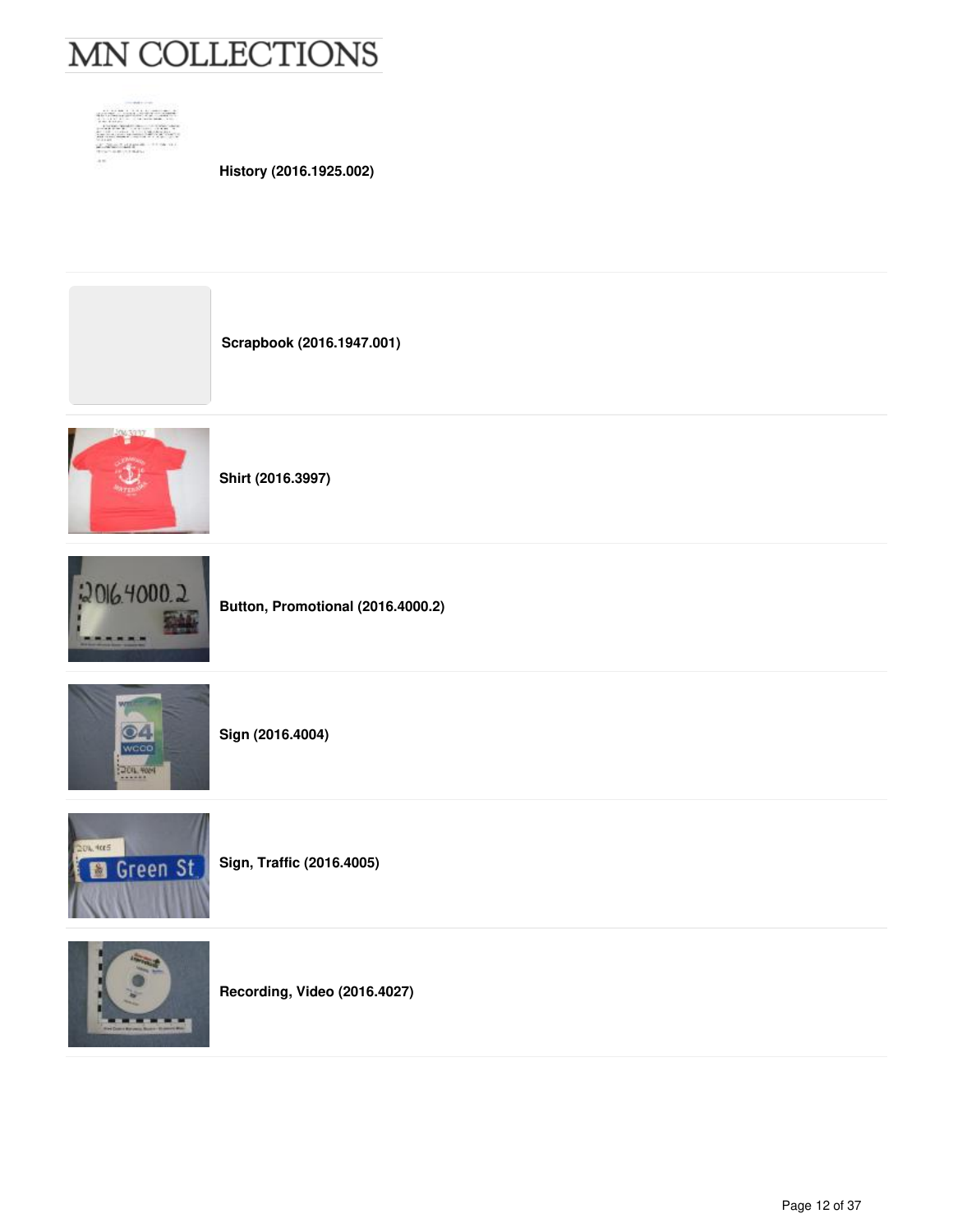

**Recording, Video (2016.4036)**



**Recording, Video (2016.4041)**



**Photograph (2016.4044.001)**

**Book (2017.011.001)**



**Book (2017.024.001)**



**Book (2017.027.001)**

**Book (2017.031.001)**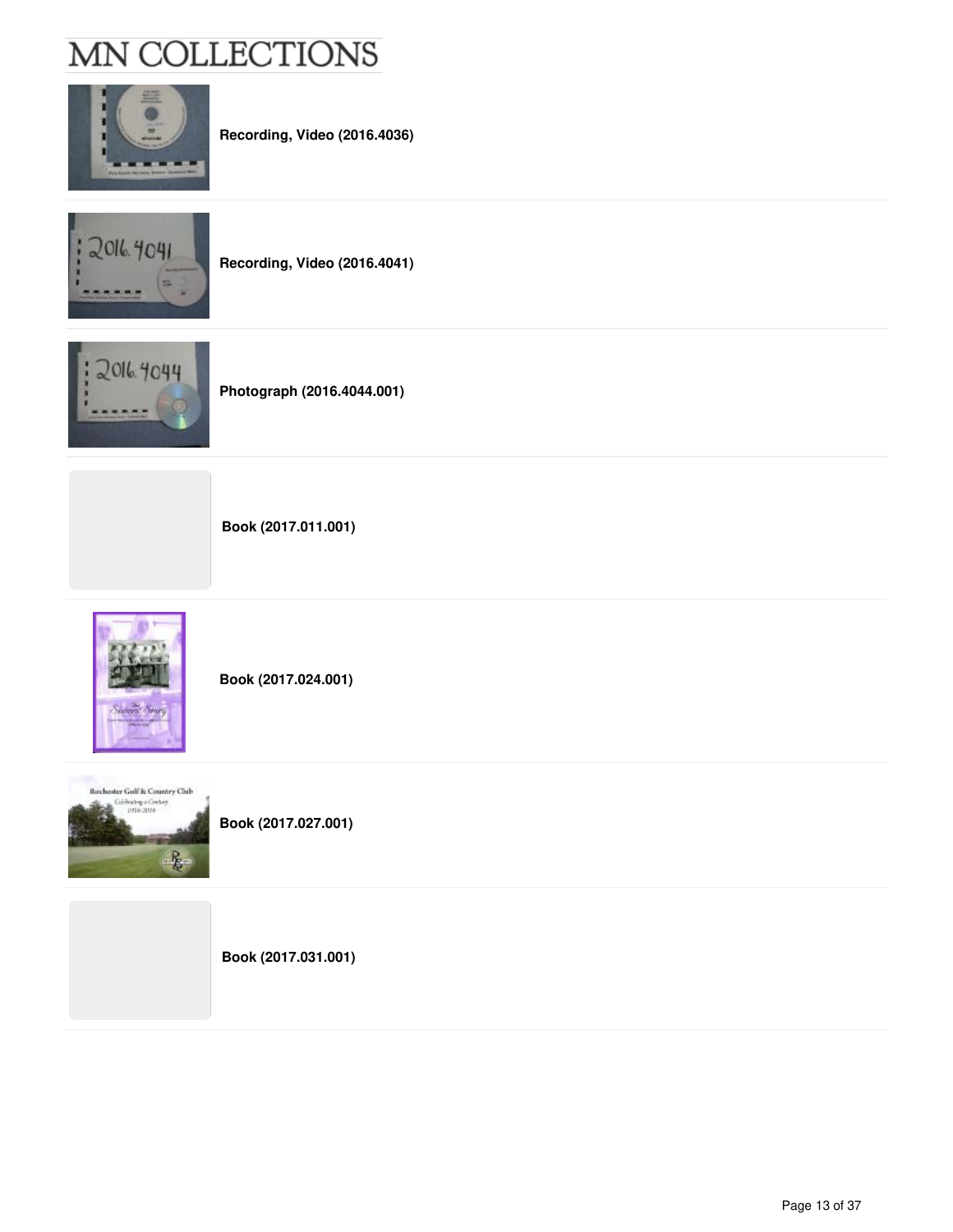

**Magazine (2017.036.001)**



**Painting (2017.058.0001)**



**Program (2017.068.042)**



**Photograph (2017.4108)**



**Button, Promotional (2017.4171)**



**Book (2017.4175)**



**Book (2017.4176)**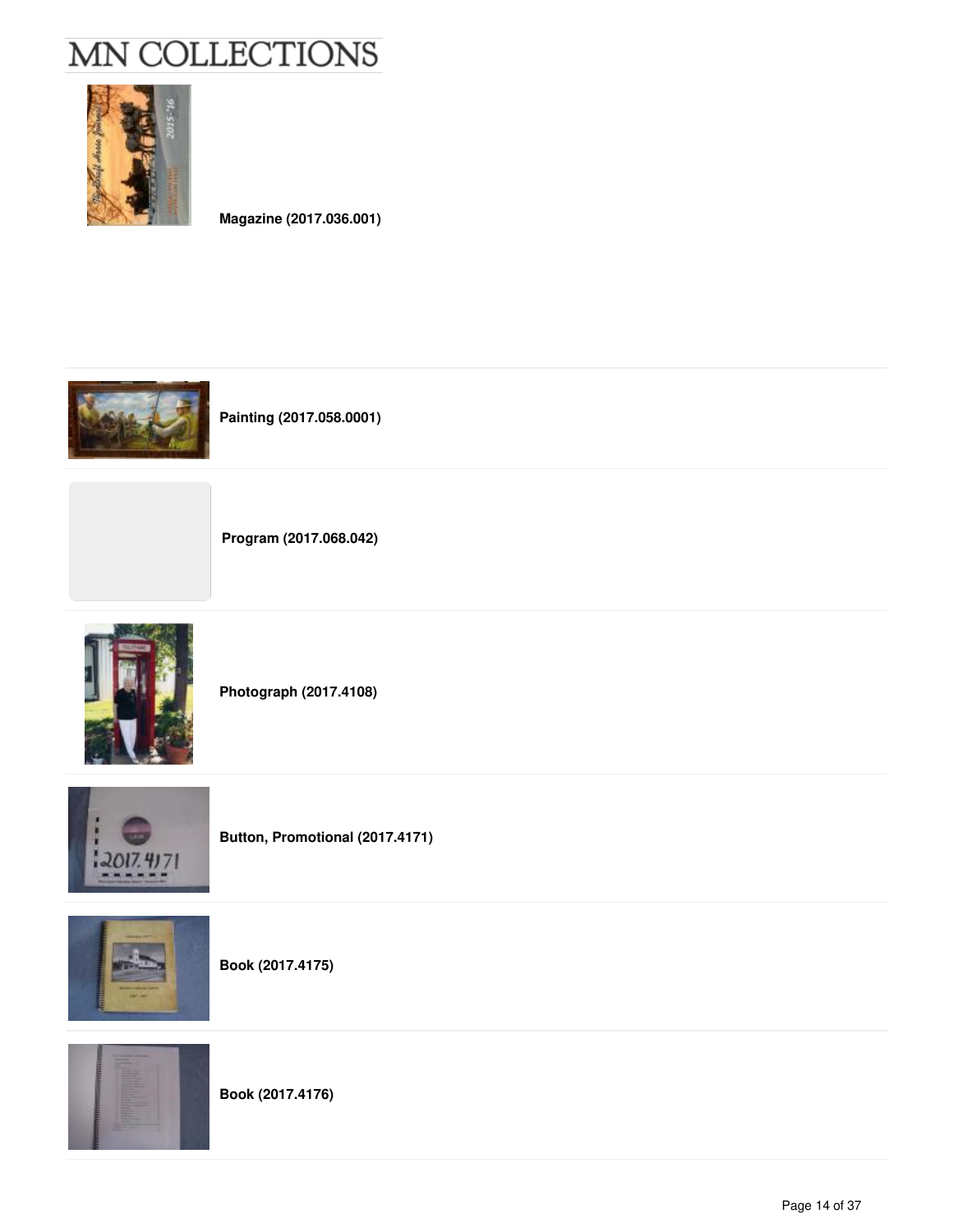

**Recording, Video (2017.4185)**



**Documentary Objects (2017.4186)**



**Booklet (2018.006.0001)**

**Program (2018.0130.003)**

**Program (2018.0130.004)**



**Directory, City (2018.018.024)**

**Statement, Financial (2018.019.0001)**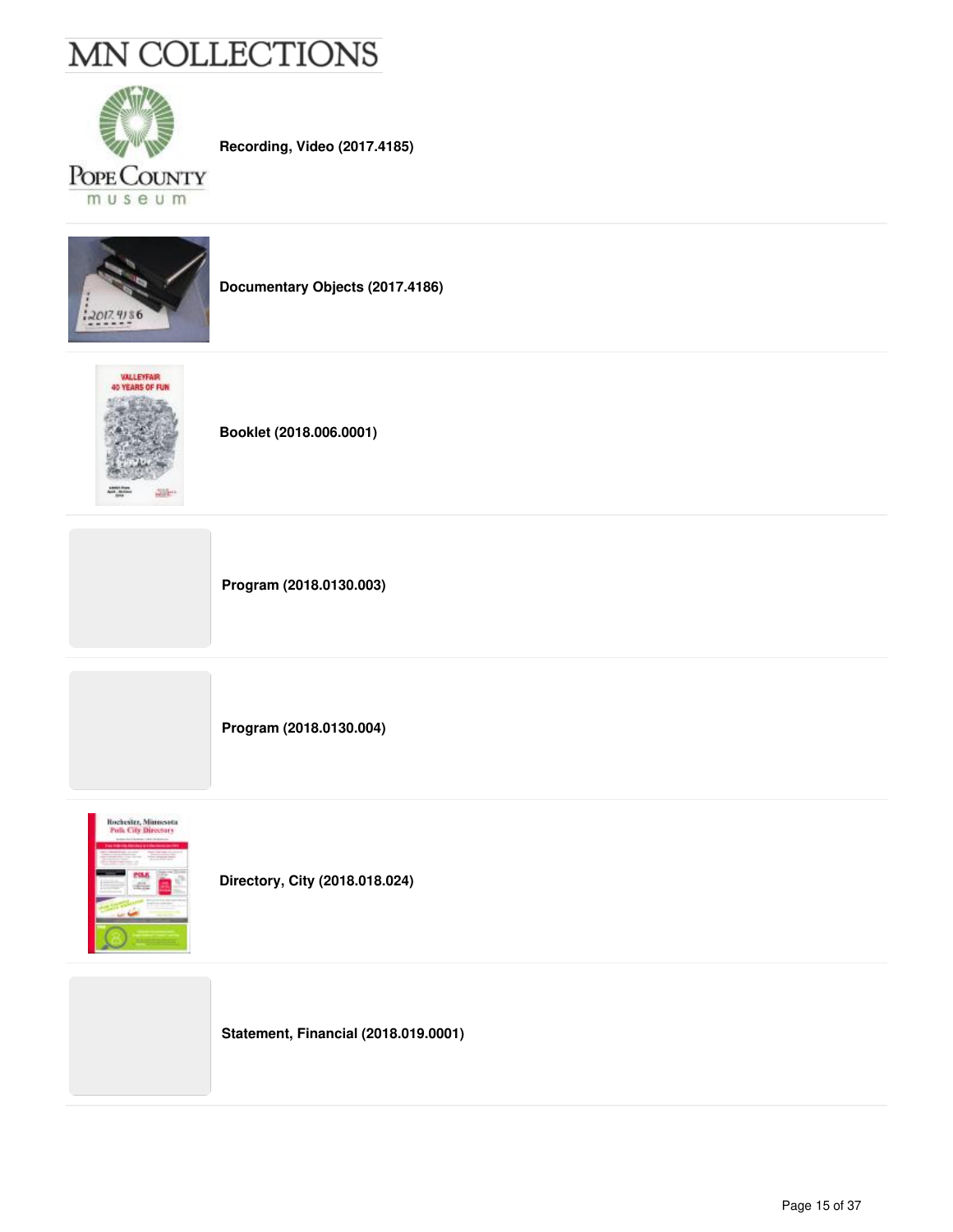| Documents (2018.019.0002) |
|---------------------------|
| Quilt (2018.036.0001)     |
| Baseball (2018.039.0008)  |

**Baseball (2018.039.0009)**



**Card, Mourning (2018.38.271)**



**Card, Mourning (2018.38.274)**



**Envelope (2018.1801.001)**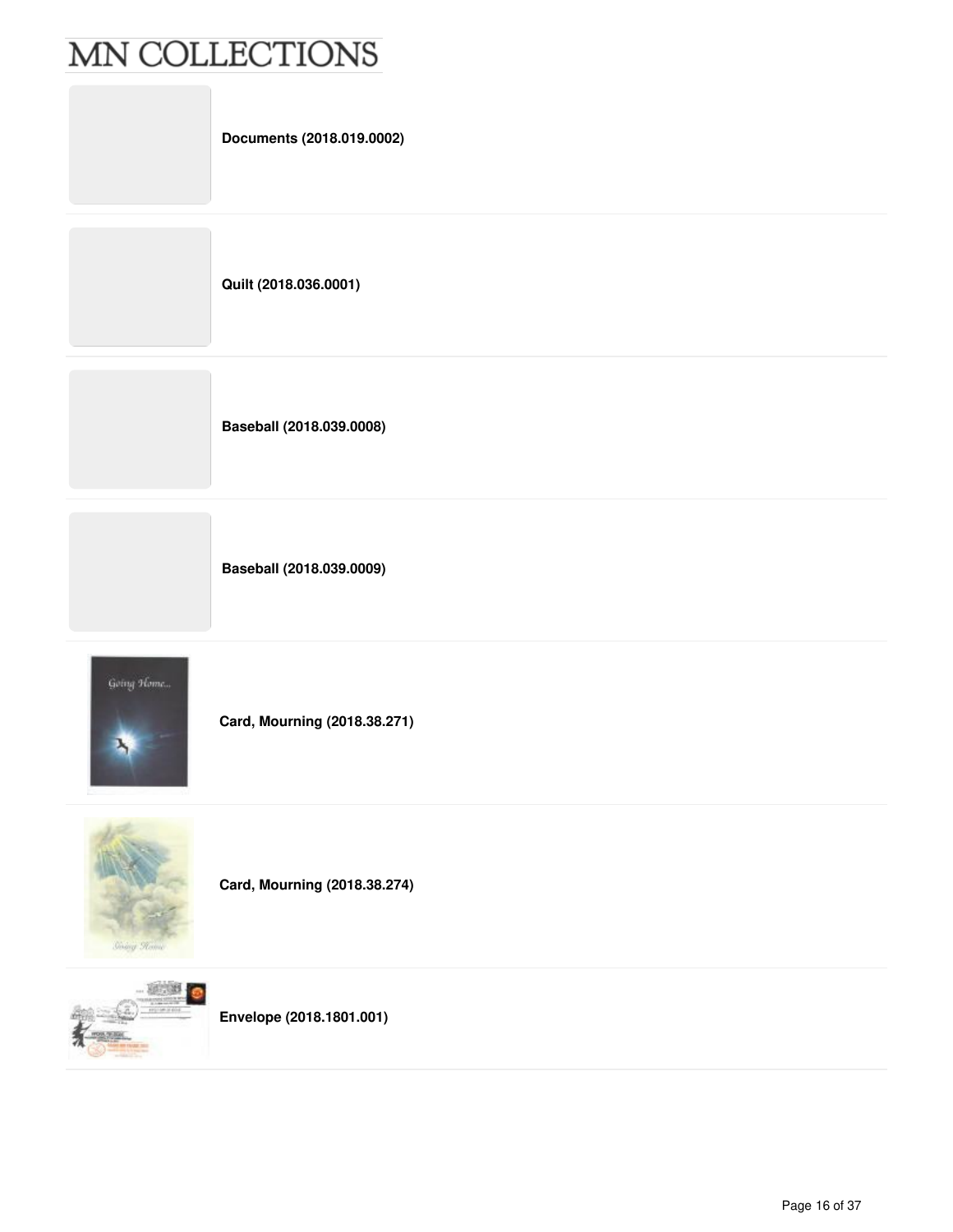

**Photograph (2018.4364.2)**



**Uniform, Military (2018.4406.02)**



**Watch (2018.4406.18)**



**Loader, Ammunition (2018.4406.31)**



**Pouch (2018.4406.32)**



**Photograph (2018.4430.1996)**

**Yearbook (2019.0083.026)**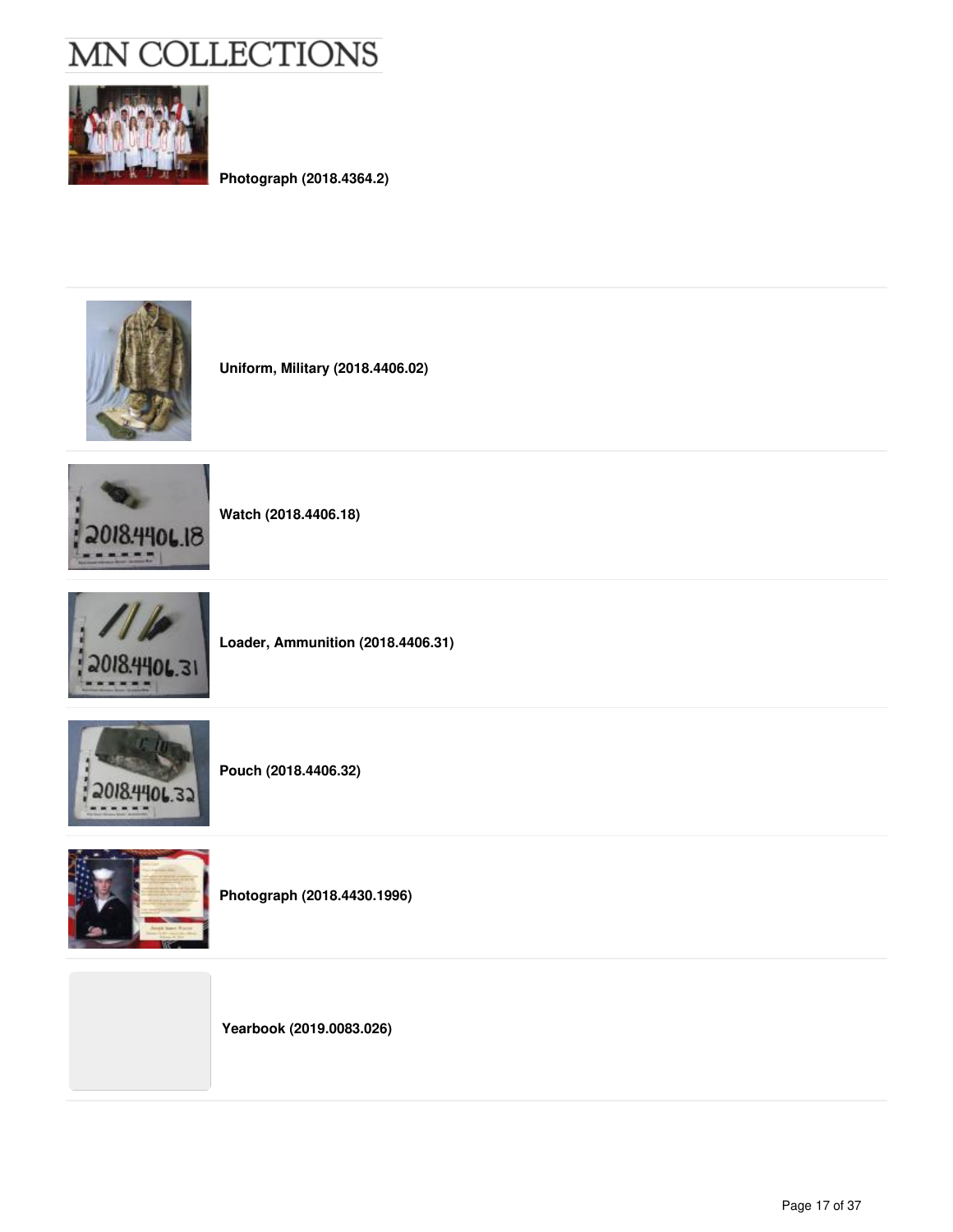

**Proclamation (2019.033.010)**



**Sash (2019.036.002)**



**Sash (2019.036.003)**



**Brochure (2019.055.014)**



**Brochure (2019.055.015)**



**Brochure (2019.055.016)**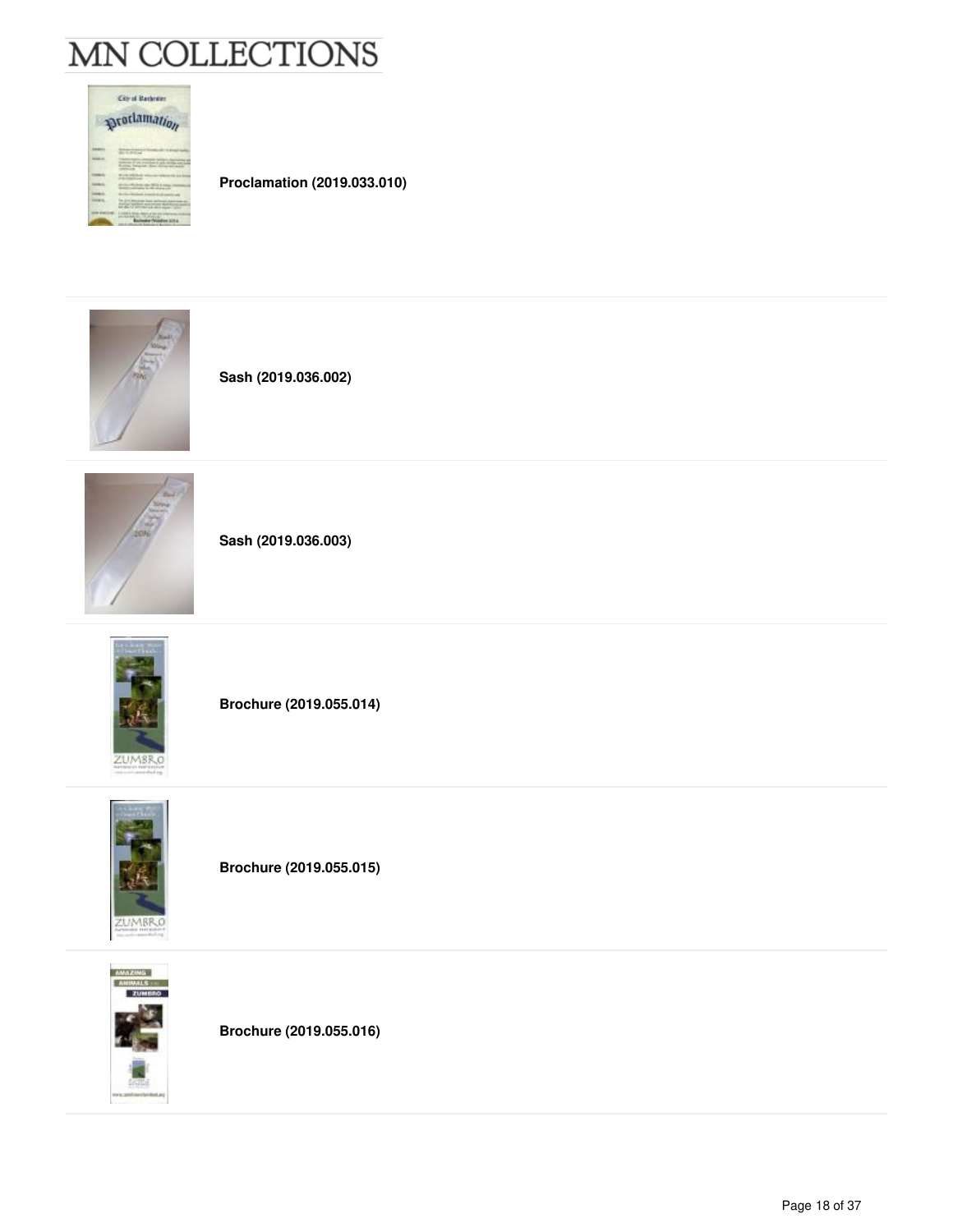

**Brochure (2019.055.017)**



**Newsletter (2019.055.023)**



**Glass, Wine (2019.0801.002)**







**Ornament, Holiday (2019.0801.007)**



**Button, Political (2019.17.18)**



**Permit (2019.17.23)**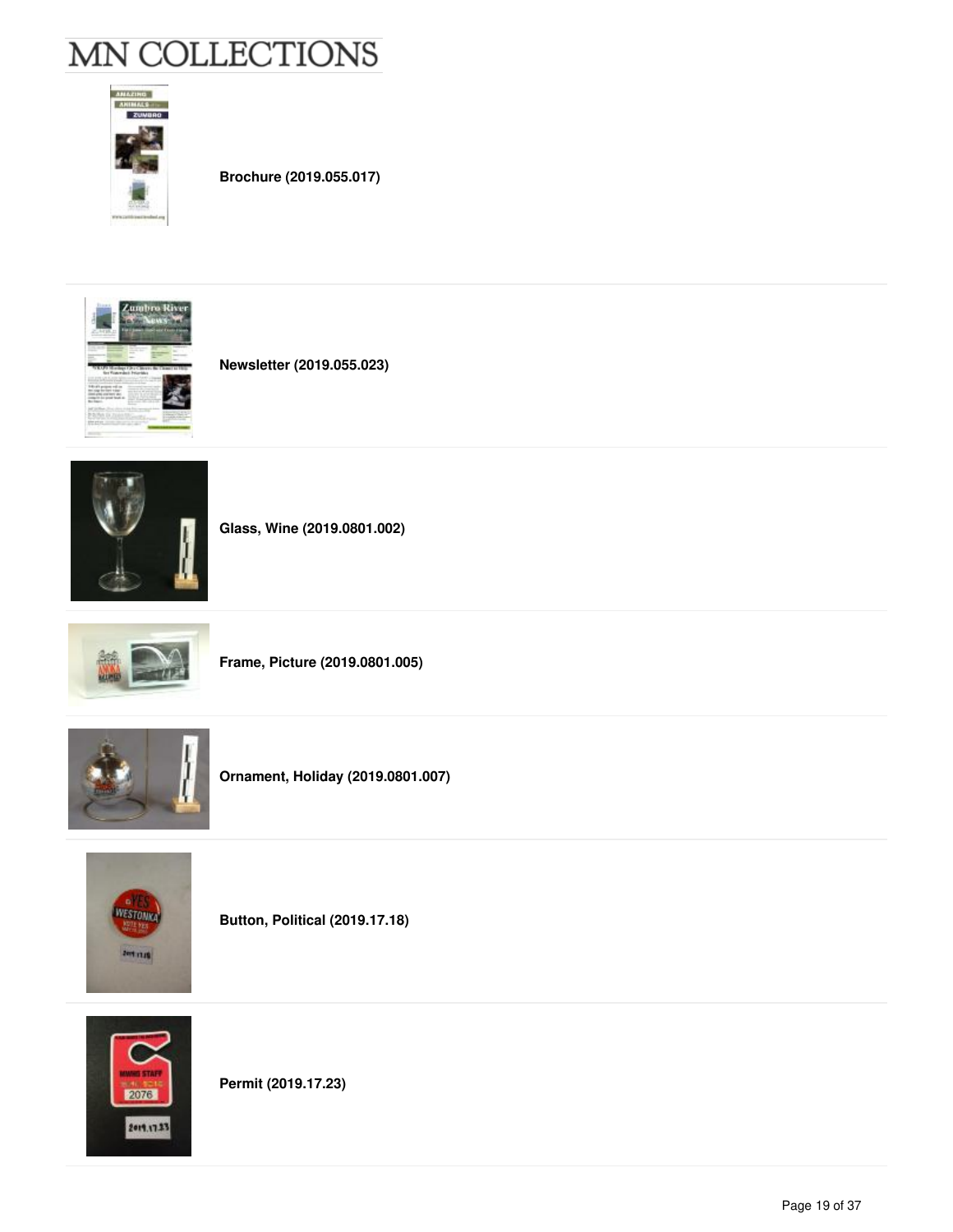

**Permit (2019.17.24)**



**Documents (2019.94.5)**



**Videodisc, Digital (2019.225.14)**

**Disc, Compact (2019.114.25)**



**Videodisc, Digital (2019.239.9)**



**Videodisc, Digital (2019.239.10)**



**Videodisc, Digital (2019.239.11)**



**Videodisc, Digital (2019.239.12)**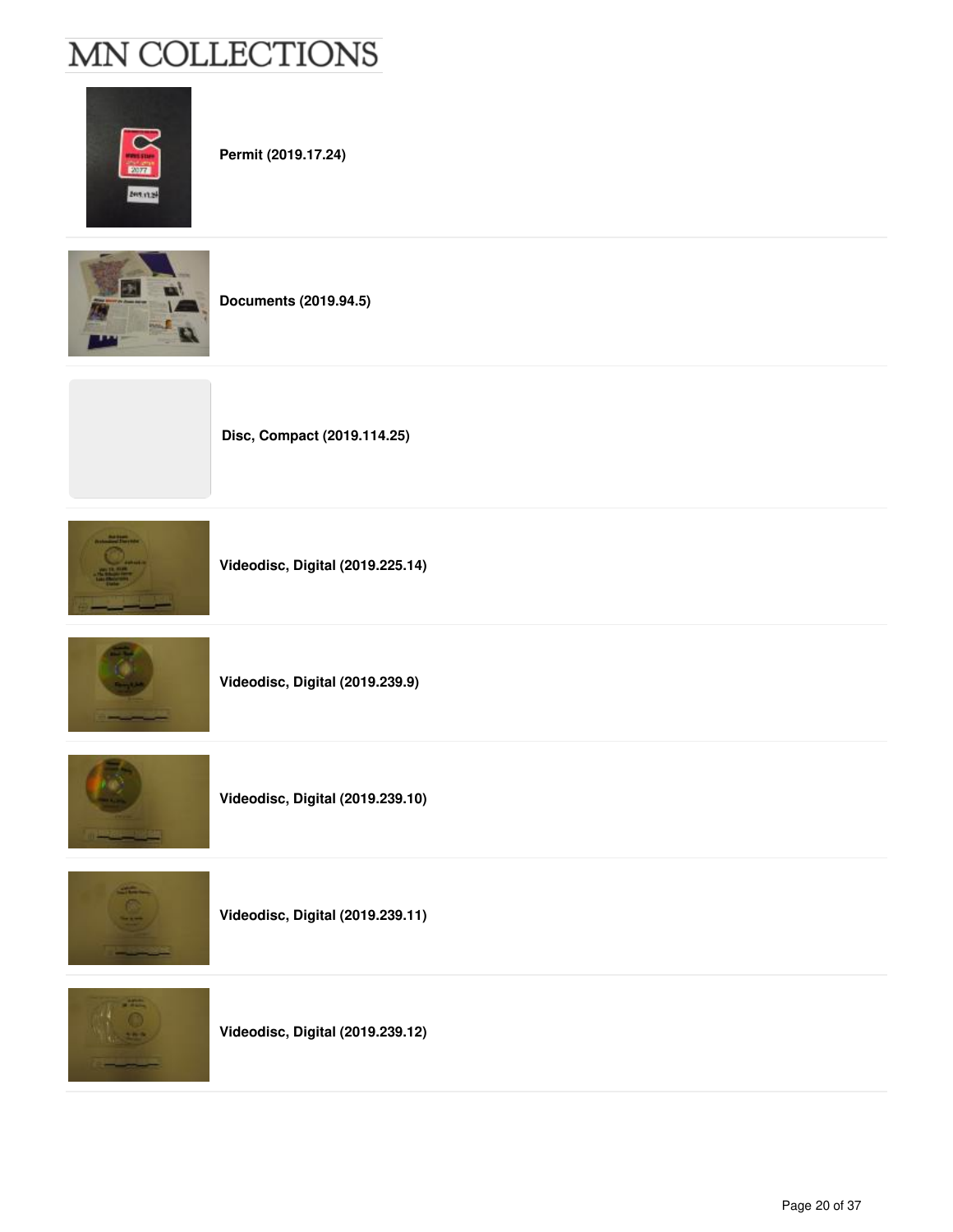

**Videodisc, Digital (2019.239.25)**



**Videodisc, Digital (2019.239.35)**



**Book (2019.1137.008)**

**Financial Records (2019.1479.001)**

**Financial Records (2019.1479.002)**

**List (2019.1479.003)**

**Ledger (2019.1479.004)**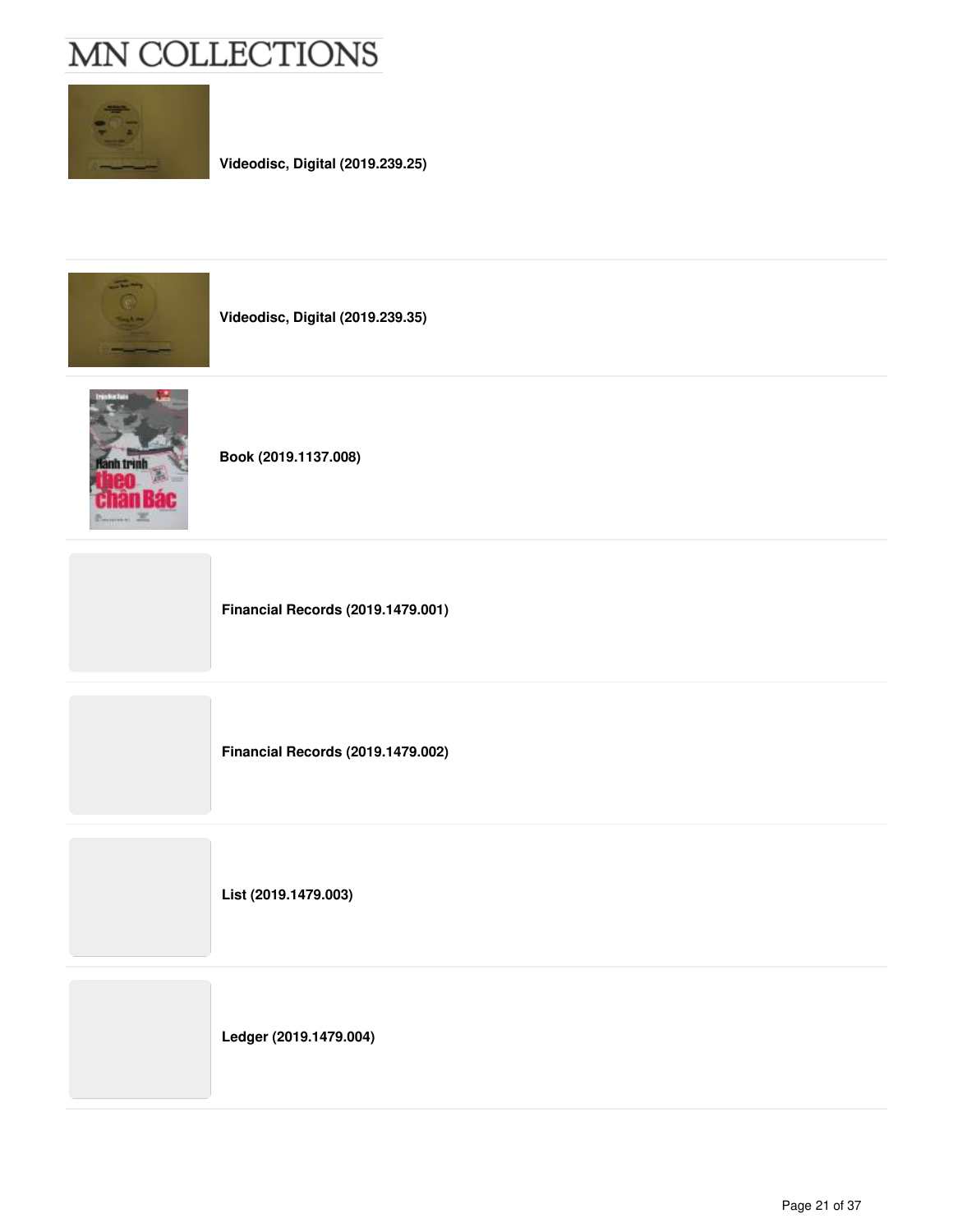**Minutes (2019.1479.008)**



**Book (2019.1835.001)**



**Poem (2019.1835.002)**



**Capsule, Time (2019.4456)**



**Documentary Objects (2019.4477)**



**Yearbook (2019.4498.1)**



**Banner (2019.4520)**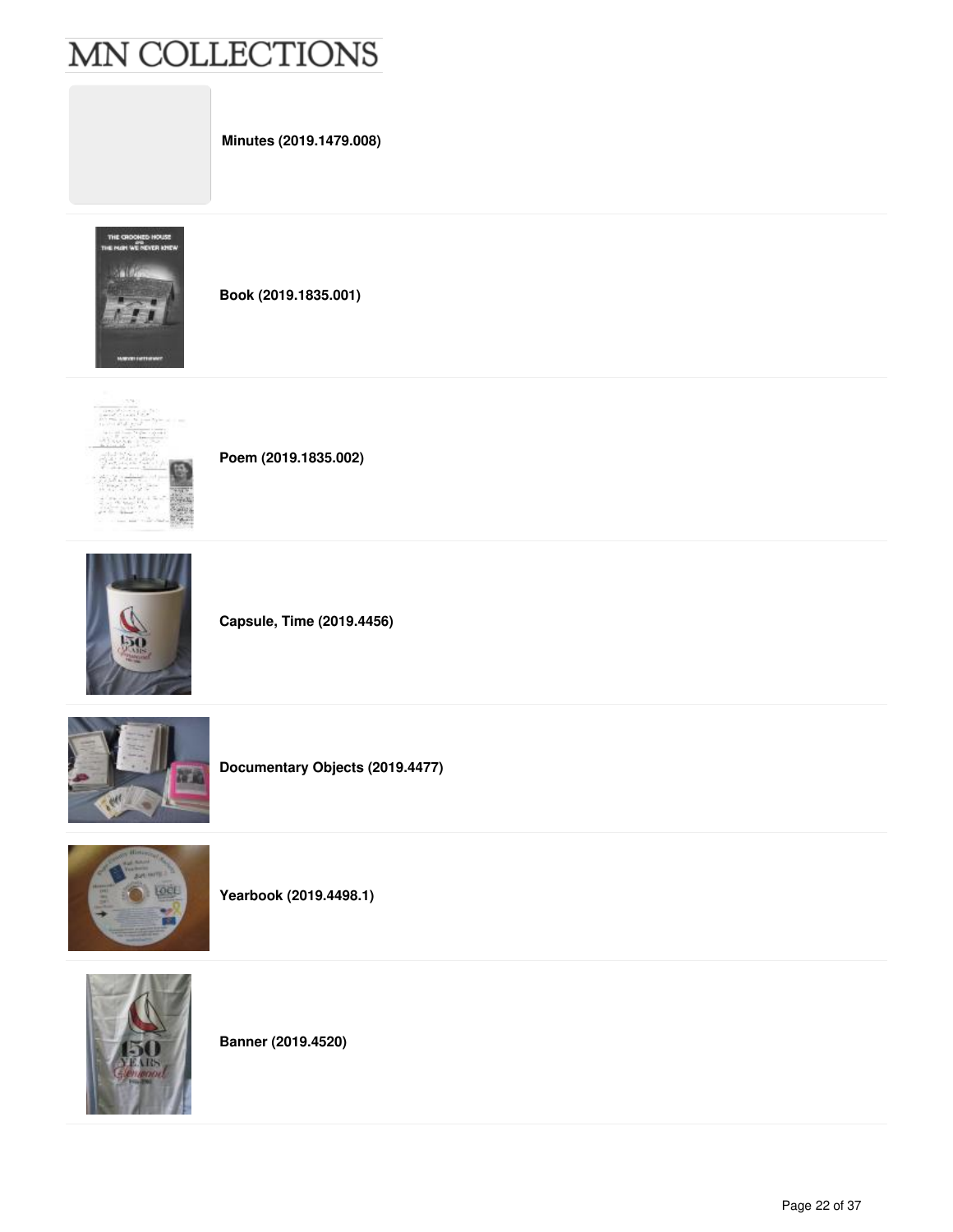

**Book (2019.4524)**



**Card, Prayer (2020.018.0009)**



**armband (2020.070.011)**



**Armband (2020.070.012)**



**armband (2020.070.013)**



**armband (2020.070.014)**



**Neck Scarf (2020.070.016)**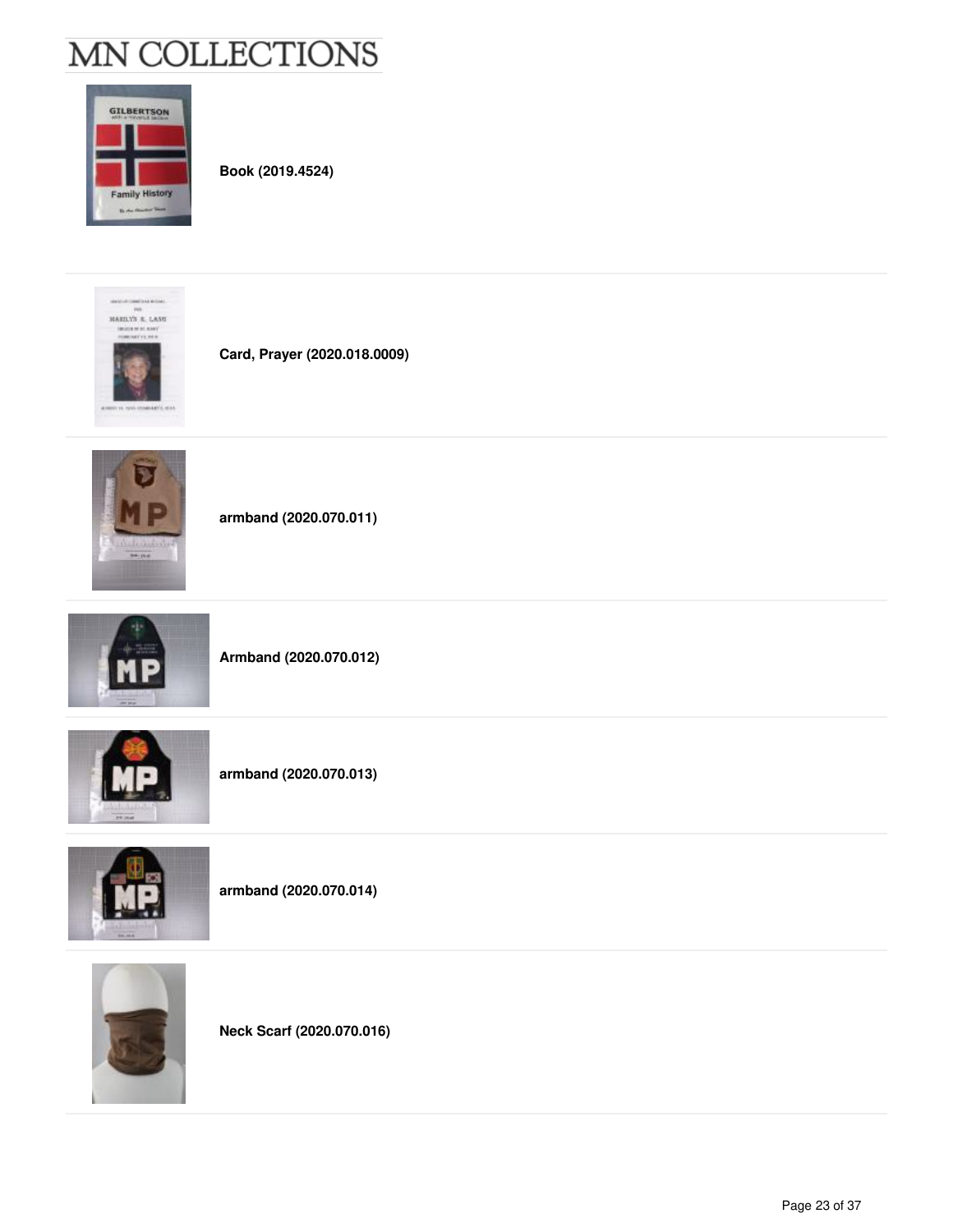

**Military Cap (2020.070.017)**



**Sun Hat (2020.070.019)**



**Duffel Bag (2020.070.020)**



**Jacket (2020.070.022)**



**Jacket (2020.070.023)**



**Garrison Cap (2020.070.024)**



**gloves (2020.070.029)**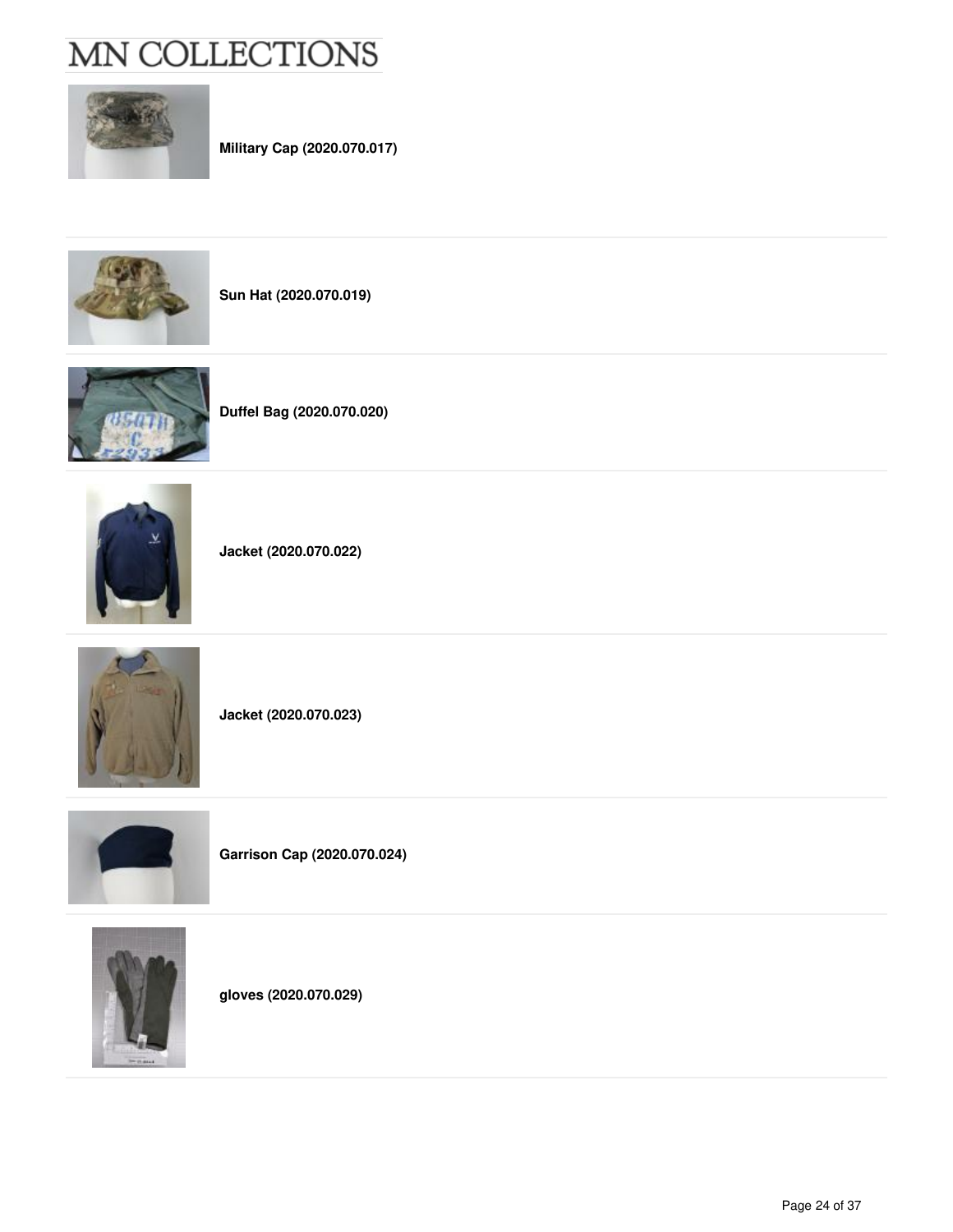

**Belt (2020.070.030)**



**Case (2020.070.031)**



**Military Patch (2020.070.033)**



**Military Dress Uniform (2020.070.034)**

**Book (2020.0801.001)**



**Book (2020.087.001)**



**Newsletter (2020.0893.010)**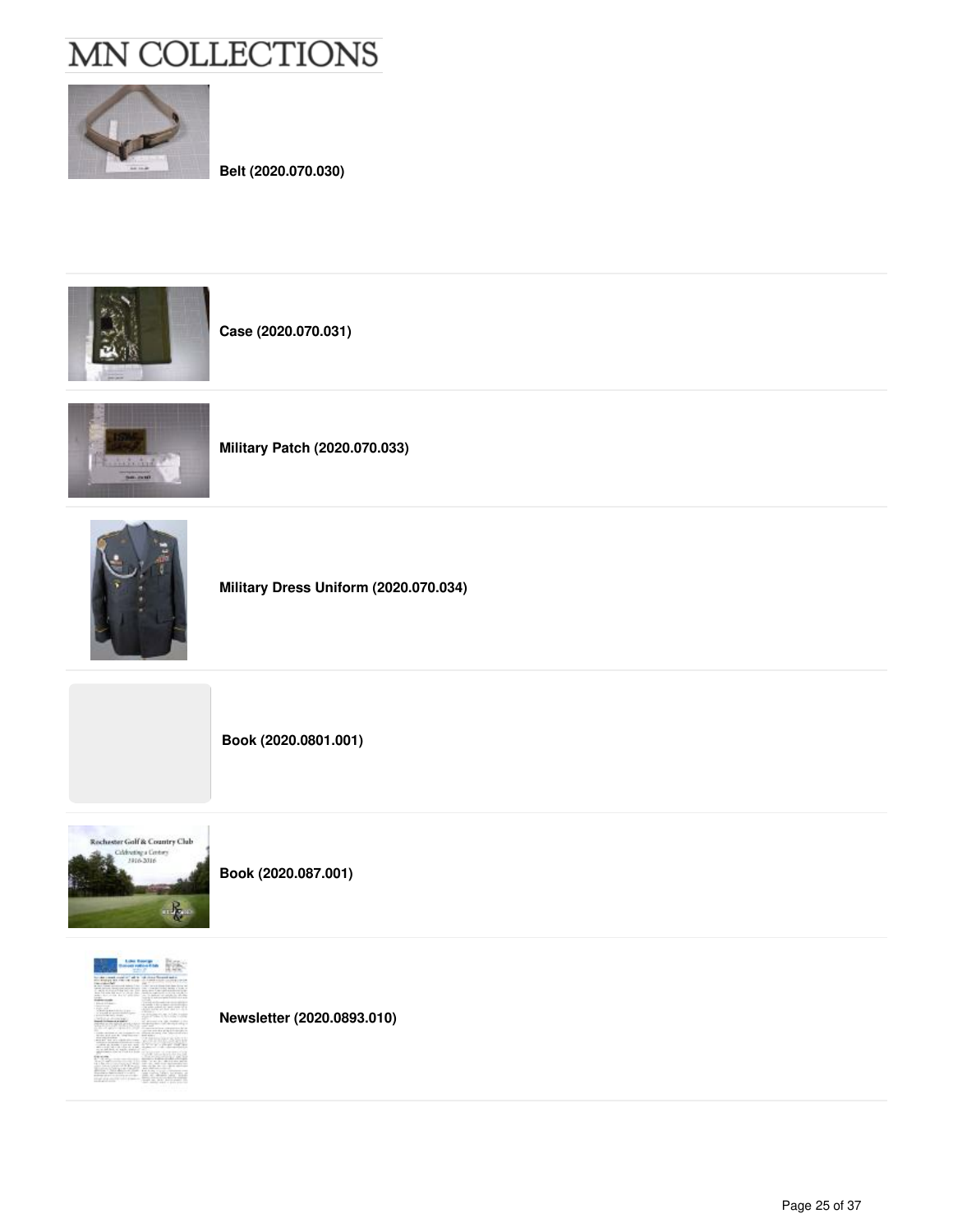

**Newsletters (2020.27.1)**

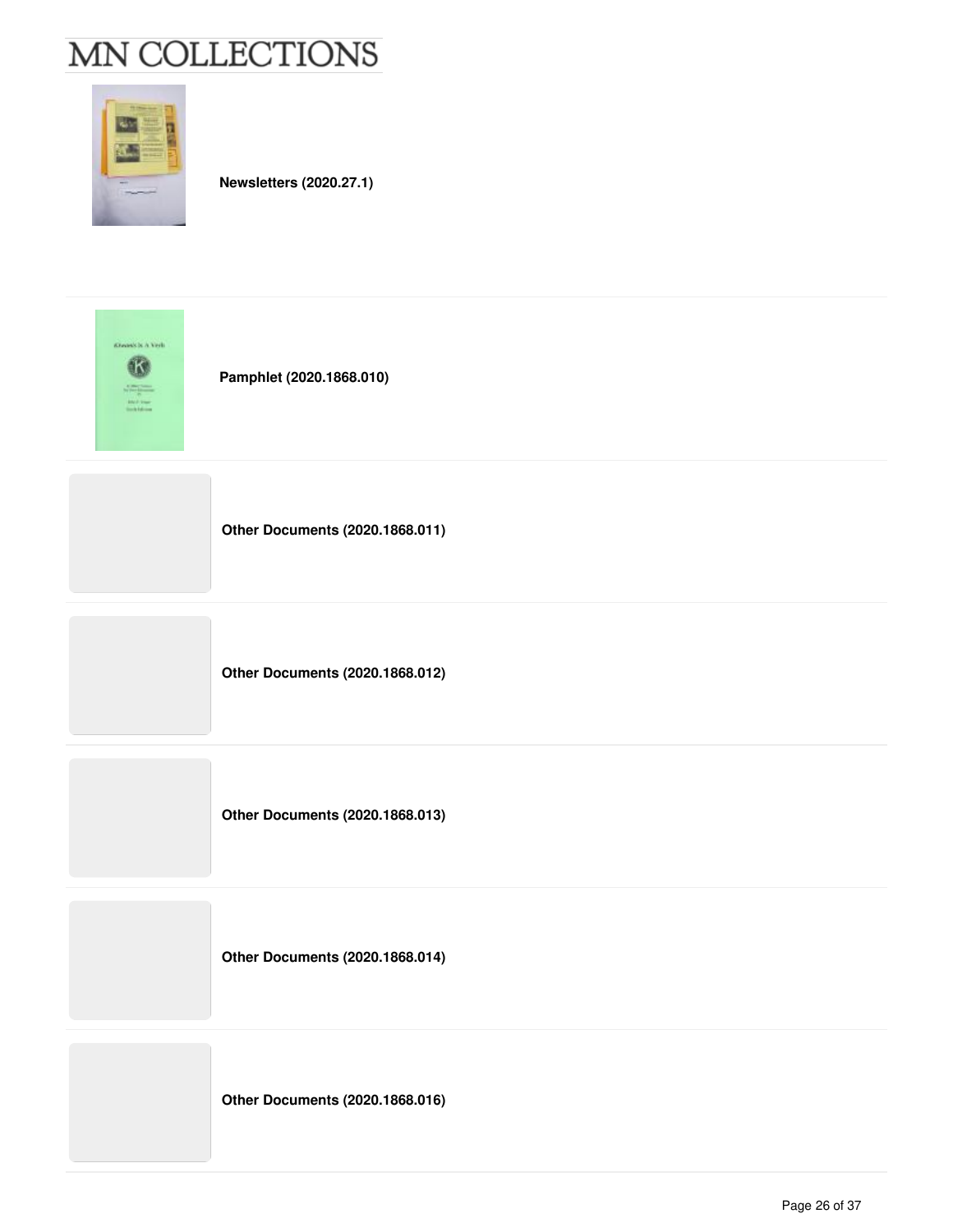**Other Documents (2020.1868.023)**

**Label, Identification (2020.1868.025)**



**Patch, Fraternal (2020.1868.048)**



**Patch, Fraternal (2020.1868.049)**



**Patch, Fraternal (2020.1868.054)**

**Photograph (2020.1868.085)**

**Photograph (2020.1868.086)**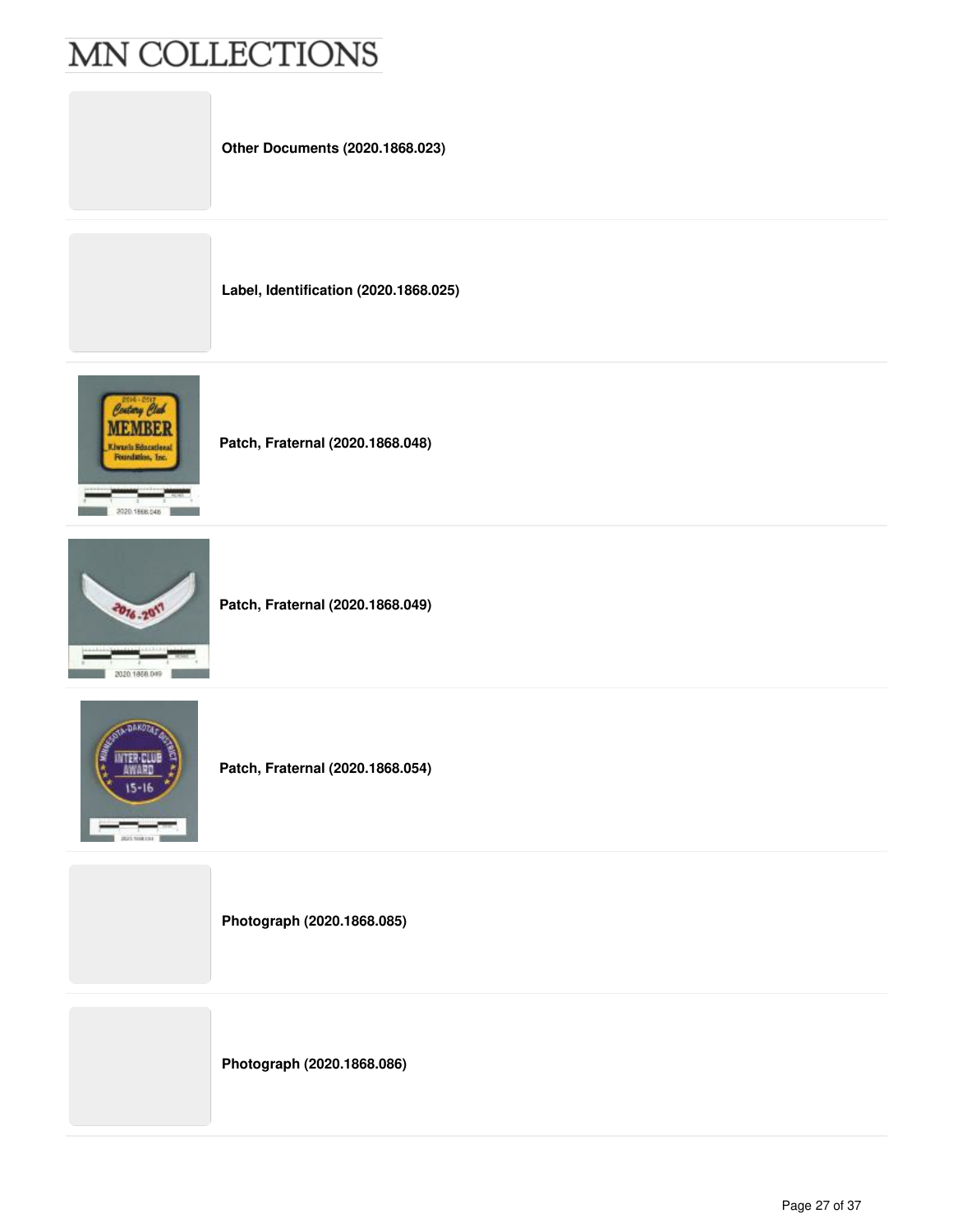**Book (2020.1947.022)**

**Minutes (2020.1947.062)**







**Book (2020.4640)**



**Newspaper (2020.4642.5)**

**Documentary Objects (2020.4643)**



**Scrapbook (2021.008.0001)**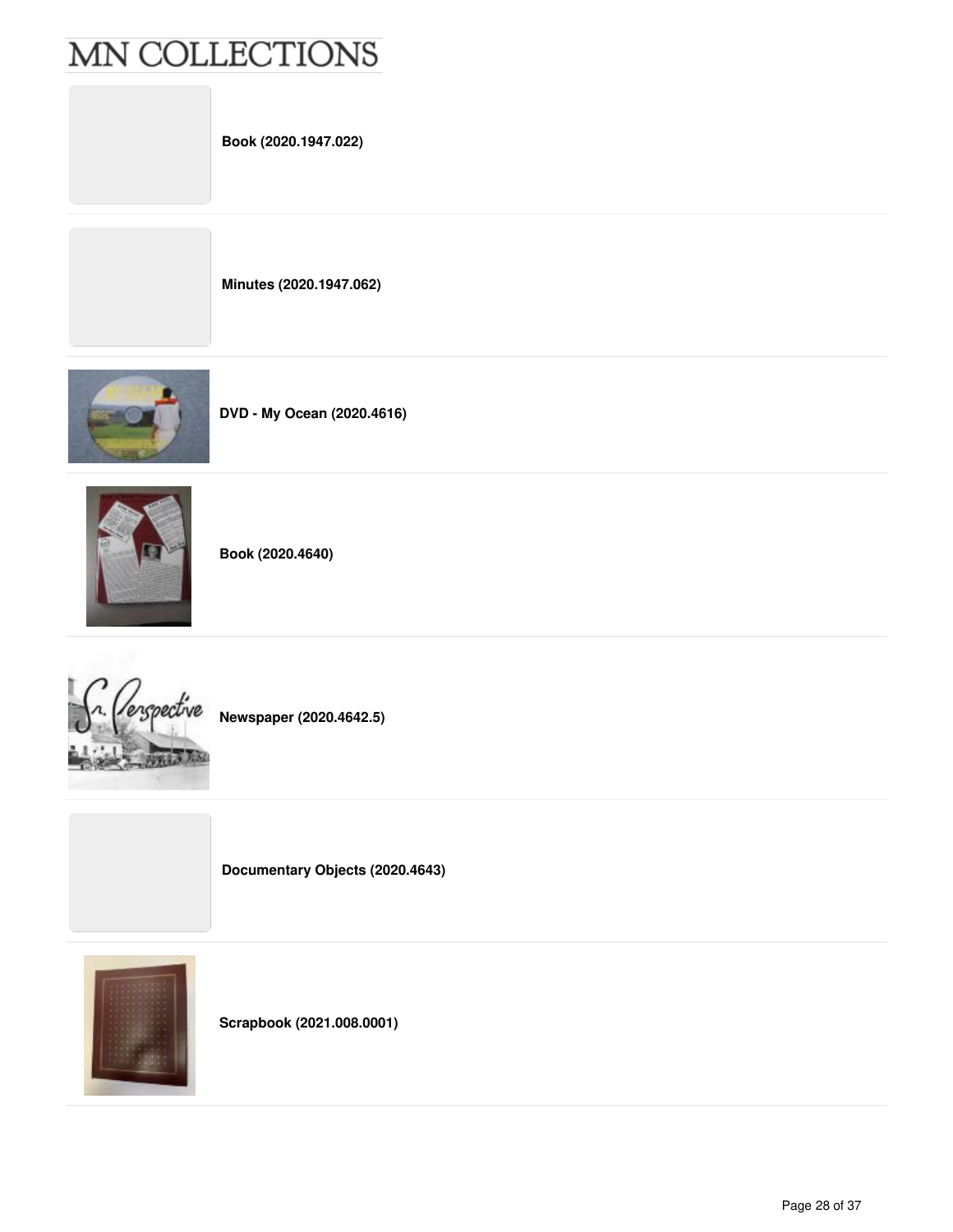

**Bumper Sticker (2021.022.0023)**



**Magazine (2021.029.020)**



**Magazine (2021.029.021)**



**Magazine (2021.029.022)**







**Bookmark (2021.037.0005)**



**Promotional Button (2021.070.023)**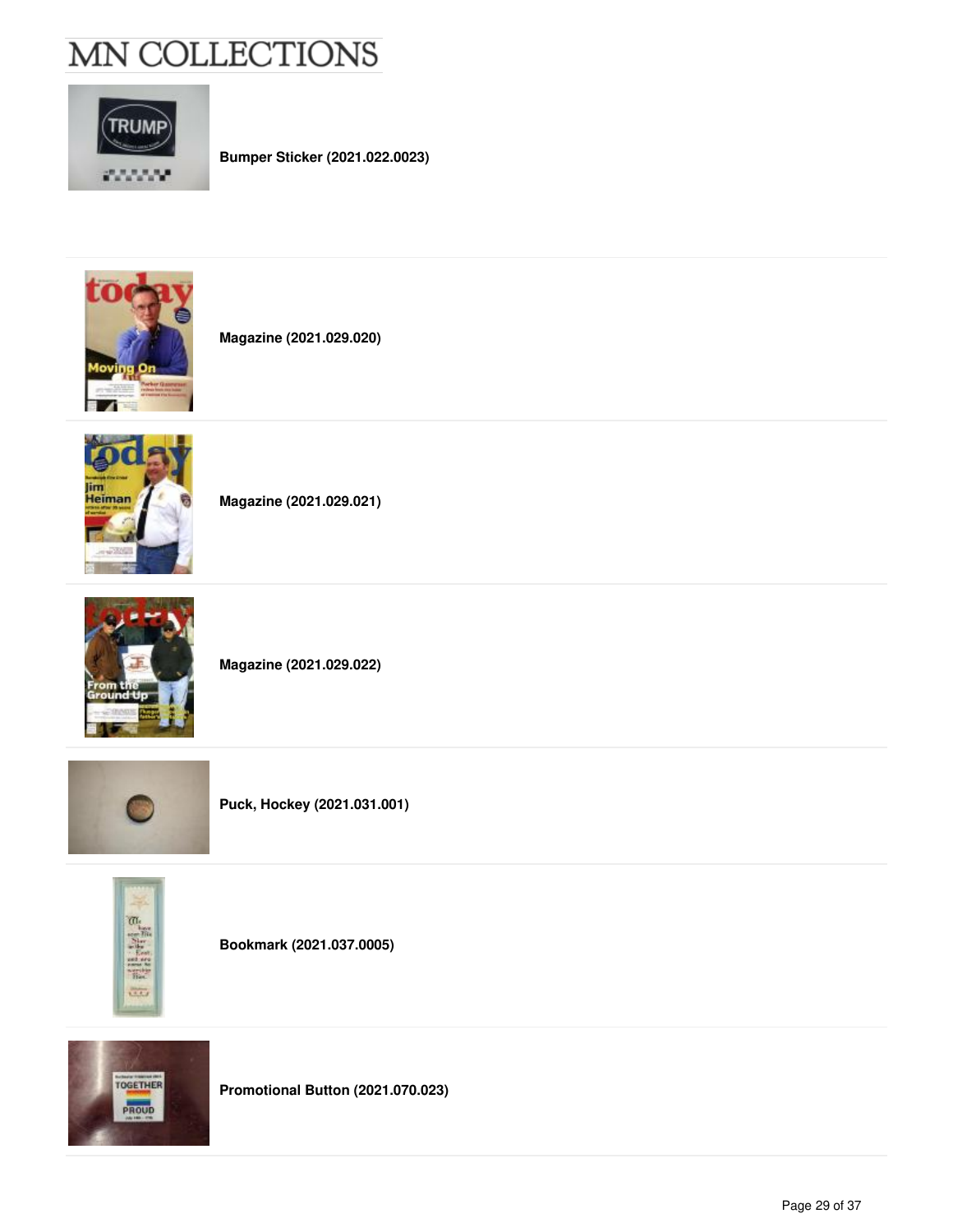

**Photographic Print (2021.080.014)**



**Law Enforcement Badge (2021.088.020)**



**Law Enforcement Badge (2021.088.021)**



**Law Enforcement Badge (2021.088.022)**







**Law Enforcement Badge (2021.088.024)**



**Law Enforcement Badge (2021.088.025)**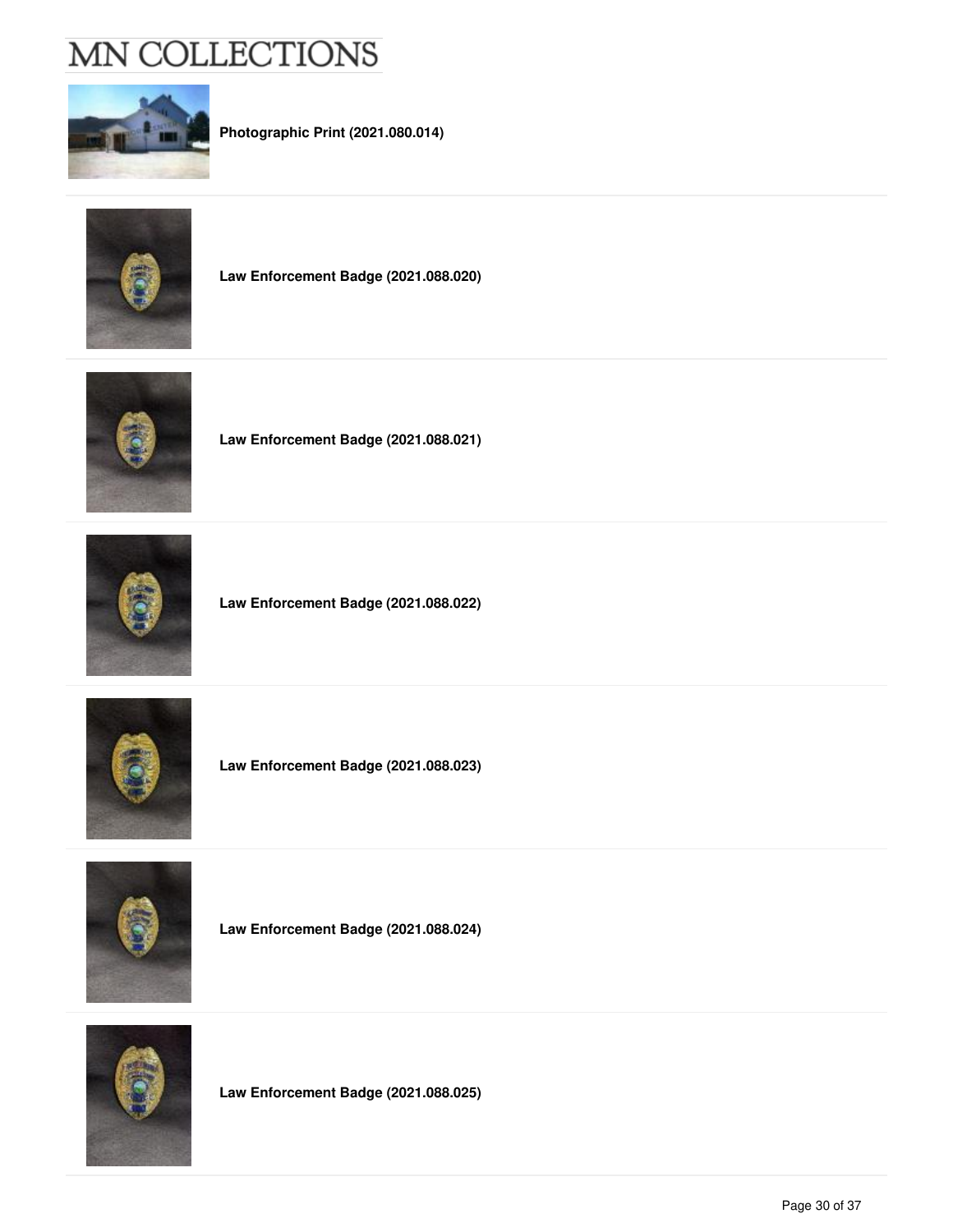

**Law Enforcement Patch (2021.088.029)**



**Law Enforcement Patch (2021.088.030)**



**Law Enforcement Patch (2021.088.031)**



**Law Enforcement Patch (2021.088.032)**



**Certificate, Achievement (2021.1595.007)**

**Program (2021.1685.009)**

**Yearbook (2021.495.1)**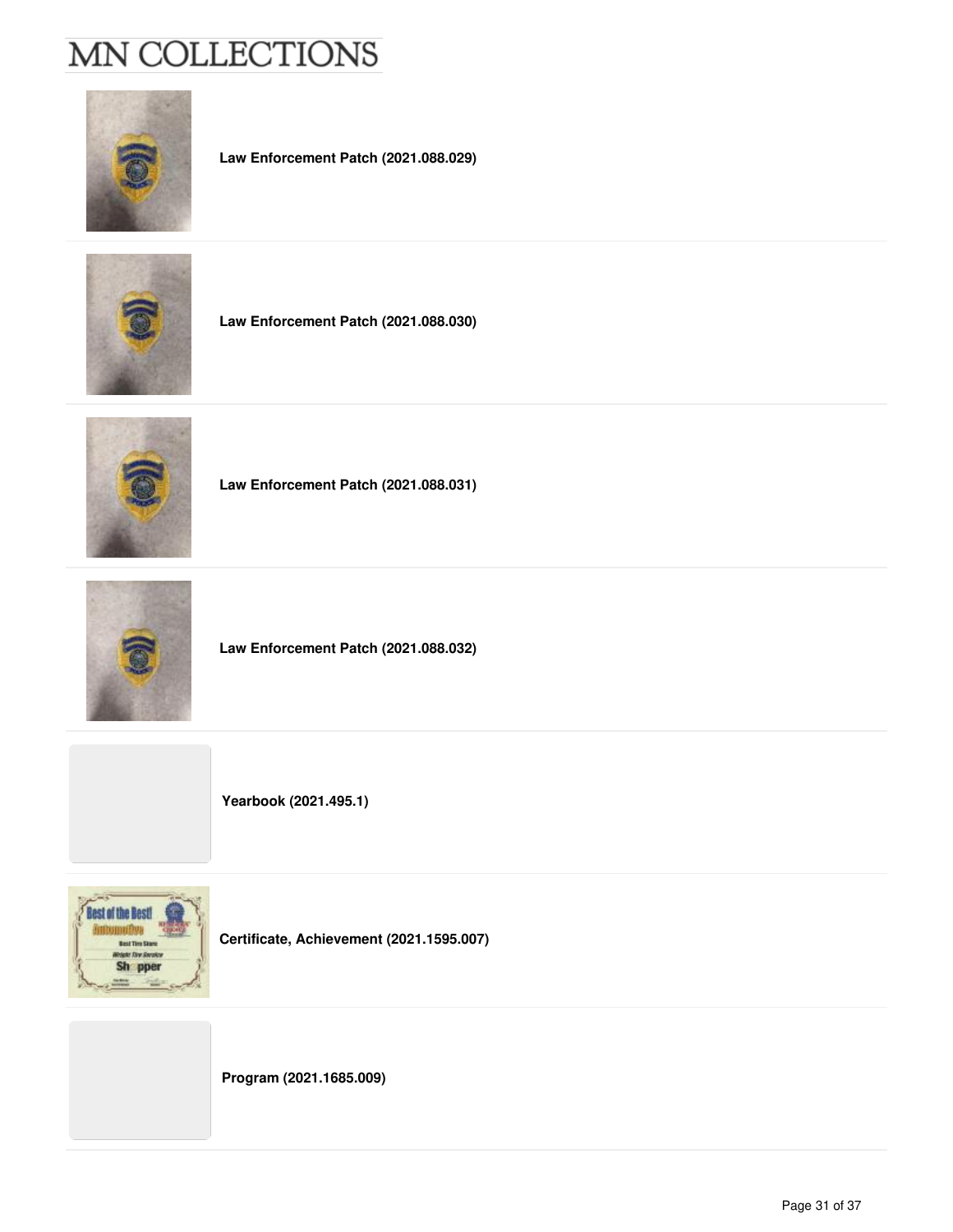**List (2021.1686.042)**

**Document, Scoring (2021.1686.079)**

**Map (2021.1686.080)**



**Poster (2021.1686.084)**



**Teapot (2021-2915)**



**Documentary Objects (2021.4690)**



**Pad, Knee (2021.4701.05)**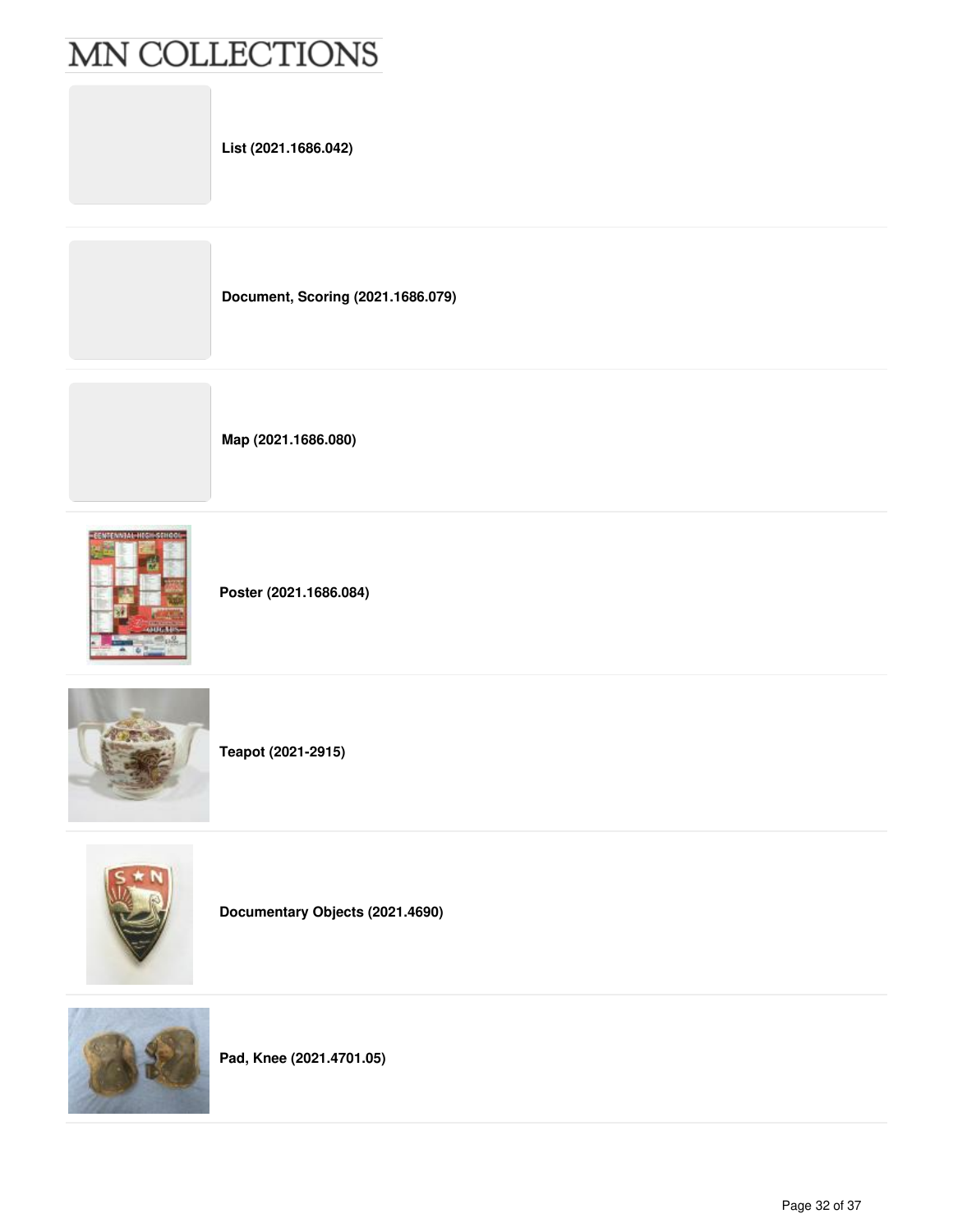

**Shirt (2021.4701.12)**



**T-Shirt (2022.051.002)**



**Yearbook (2022.054.046)**



**History (a5212)**

**History (a5304)**

William Commenty Center pict **Committed** to **Building Commanly** 2016 Fall Program Schedule All Redak Schulaner is for **CER** 

**program (a5322)**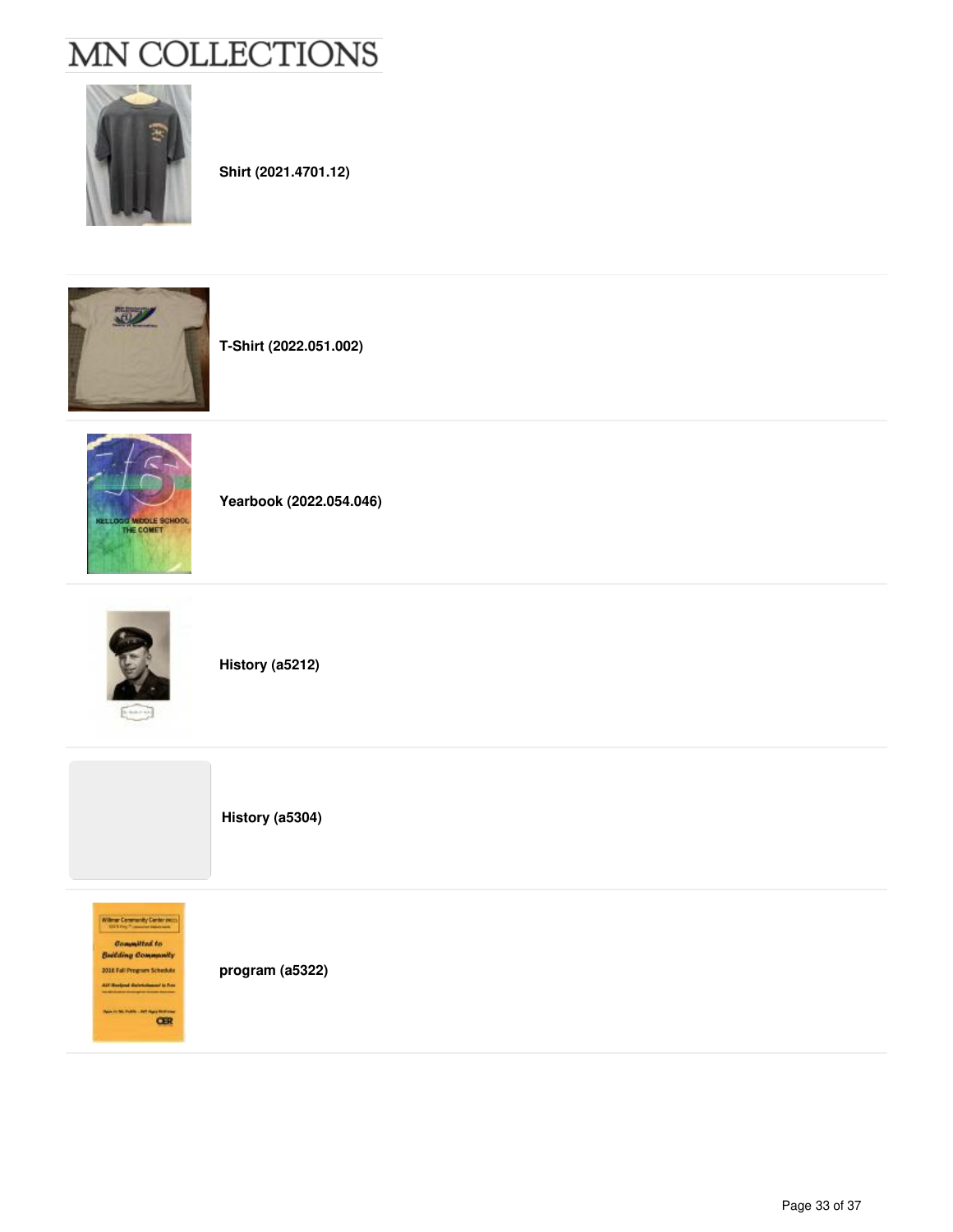

**Newspaper (a5377)**





**History (a5465)**



**History (a5466)**



**Magazine (a5620)**



**Guidebook (a5688.8)**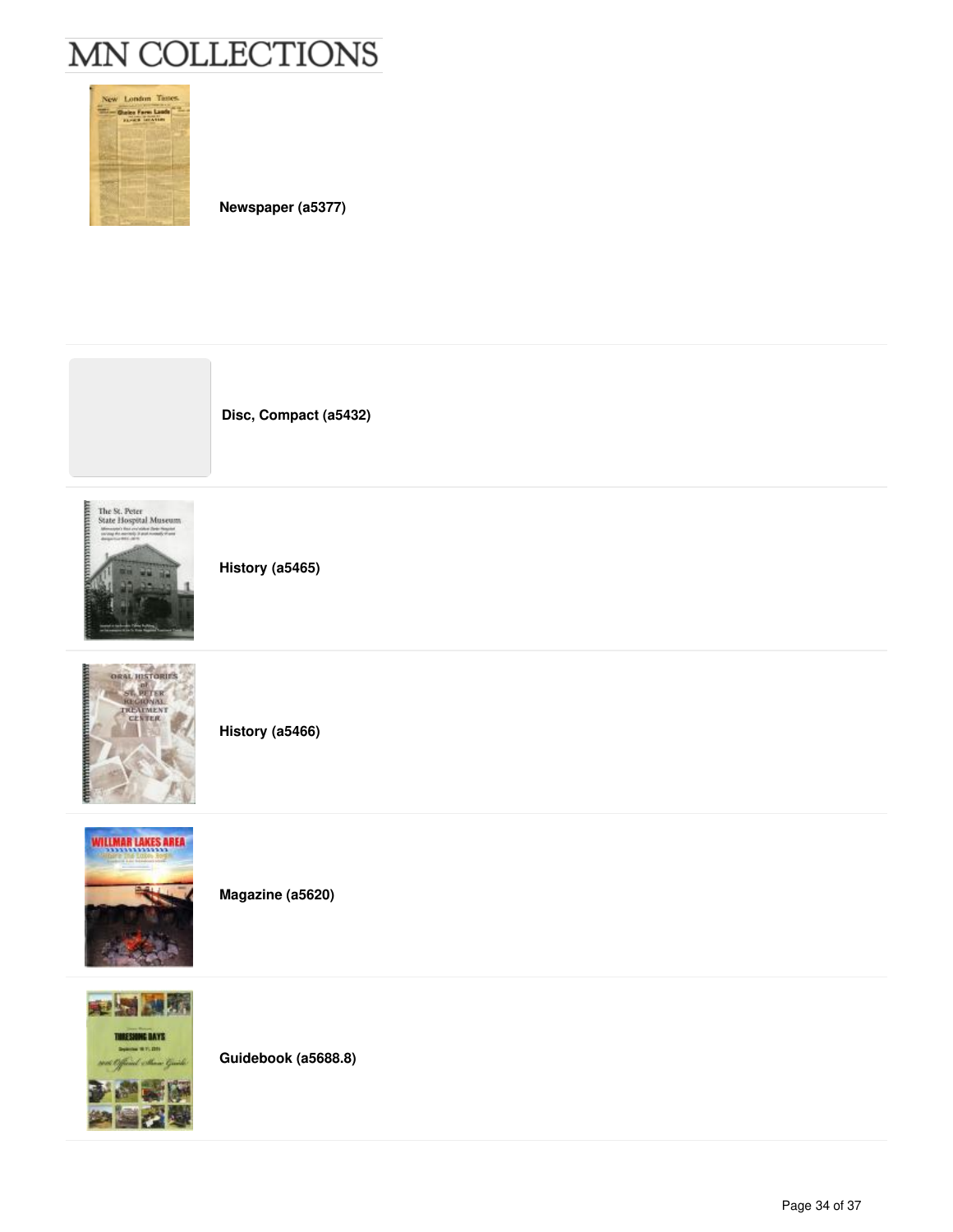

**Book (b3663)**

**Book (b3922)**



**Hot Wheels Car Mat (o8252)**







**Print, Photographic (P2017.001.002)**



**Print, Photographic (P2017.001.085)**



**Print, Photographic (P2017.001.086)**



**Print, Photographic (P2017.001.087)**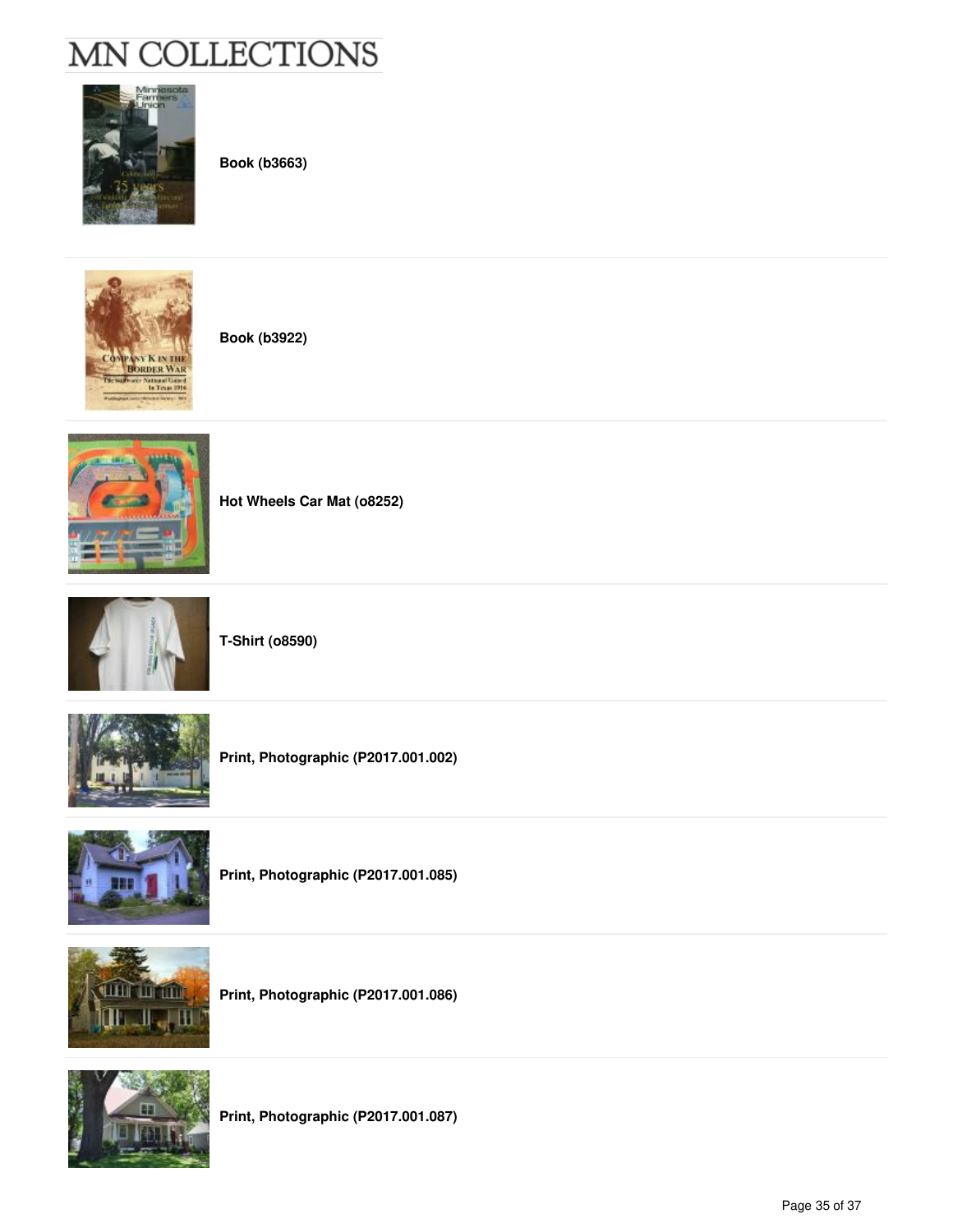

**Print, Photographic (P2017.001.088)**



**Print, Photographic (P2017.001.089)**







**Print, Photographic (P2017.001.091)**



**Print, Photographic (P2017.001.092)**



**Print, Photographic (P2017.001.093)**



**Print, Photographic (P2017.001.094)**



**Print, Photographic (P2017.001.095)**